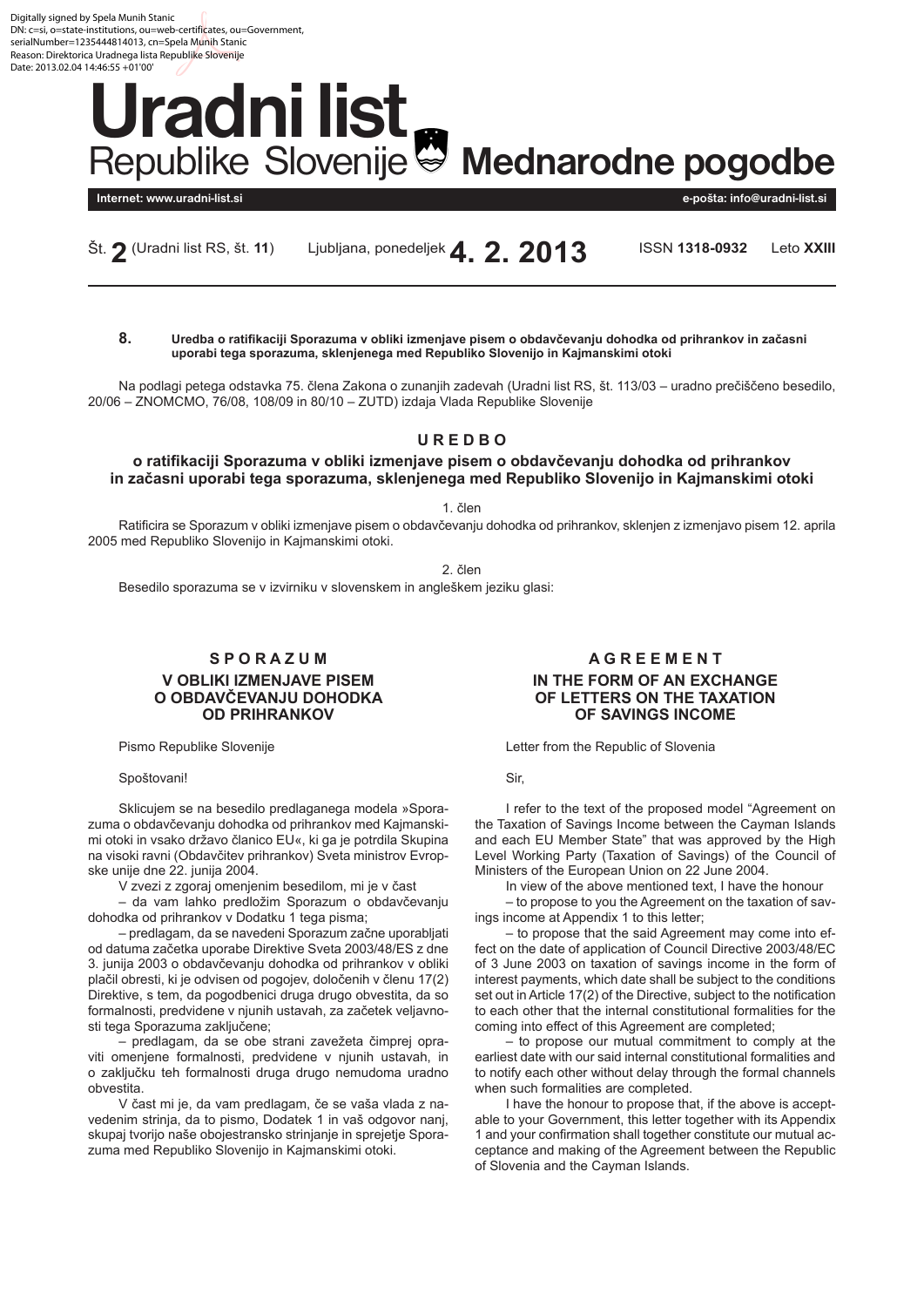Prosim, sprejmite izraze našega najglobljega spoštovanja.

Za Vlado Republike Slovenije **Dušan Mramor** l.r.

Sestavljeno v Ljubljani, dne 29. novembra 2004, v slovenskem in angleškem jeziku, v treh izvirnikih.

Odgovor Kajmanskih otokov

#### Spoštovani!

V čast mi je potrditi prejem vašega pisma z dne 29. novembra 2004, v katerem je zapisano:

#### »Spoštovani!

Sklicujem se na besedilo predlaganega modela »Sporazuma o obdavčevanju dohodka od prihrankov med Kajmanskimi otoki in vsako državo članico EU«, ki ga je potrdila Skupina na visoki ravni (Obdavčitev prihrankov) Sveta ministrov Evropske unije dne 22. junija 2004.

V zvezi z zgoraj omenjenim besedilom, mi je v čast

– da vam lahko predložim Sporazum o obdavčevanju dohodka od prihrankov v Dodatku 1 tega pisma;

– predlagam, da se navedeni Sporazum začne uporabljati od datuma začetka uporabe Direktive Sveta 2003/48/ES z dne 3. junija 2003 o obdavčevanju dohodka od prihrankov v obliki plačil obresti, ki je odvisen od pogojev, določenih v členu 17(2) Direktive, s tem, da pogodbenici druga drugo obvestita, da so formalnosti, predvidene v njunih ustavah, za začetek veljavnosti tega Sporazuma zaključene;

– predlagam, da se obe strani zavežeta čimprej opraviti omenjene formalnosti, predvidene v njunih ustavah, in o zaključku teh formalnosti druga drugo nemudoma uradno obvestita.

V čast mi je, da vam predlagam, če se vaša vlada z navedenim strinja, da to pismo, Dodatek 1 in vaš odgovor nanj, skupaj tvorijo naše obojestransko strinjanje in sprejetje Sporazuma med Republiko Slovenijo in Kajmanskimi otoki.

Prosim, sprejmite izraze našega najglobljega spoštovanja.«

Potrdim lahko, da se Vlada Kajmanskih otokov strinja z vsebino vašega pisma z dne 29. novembra 2004.

Prosim, sprejmite izraze mojega najglobljega spoštovanja,

Za Vlado Kajmanskih otokov **Kenneth Jefferson** l.r.

Sestavljeno na Grand Caymanu, Kajmanski otoki, dne 12. aprila 2005 v slovenskem in angleškem jeziku, v treh izvirnikih.

Please accept, Sir, the assurance of our highest consideration,

For the Government of the Republic of Slovenia **Dušan Mramor** (s)

Done at Ljubljana, this 29th day of November 2004 in the Slovenian and English languages in three copies.

Reply from the Cayman Islands

Sir,

I have the honour to acknowledge receipt of your letter of November 29, 2004, which reads as follows:

"Sir,

I refer to the text of the proposed model "Agreement on the Taxation of Savings Income between the Cayman Islands and each EU Member State" that was approved by the High Level Working Party (Taxation of Savings) of the Council of Ministers of the European Union on 22 June 2004.

In view of the above mentioned text, I have the honour

– to propose to you the Agreement on the taxation of savings income at Appendix 1 to this letter;

– to propose that the said Agreement may come into effect on the date of application of Council Directive 2003/48/EC of 3 June 2003 on taxation of savings income in the form of interest payments, which date shall be subject to the conditions set out in Article 17(2) of the Directive, subject to the notification to each other that the internal constitutional formalities for the coming into effect of this Agreement are completed;

– to propose our mutual commitment to comply at the earliest date with our said internal constitutional formalities and to notify each other without delay through the formal channels when such formalities are completed.

I have the honour to propose that, if the above is acceptable to your Government, this letter together with its Appendix 1 and your confirmation shall together constitute our mutual acceptance and making of the Agreement between the Republic of Slovenia and the Cayman Islands.

Please accept, Sir, the assurance of our highest consideration"

I am able to confirm that the Government of the Cayman Islands is in agreement with the contents of your letter dated November 29, 2004.

Please accept, Sir, the assurance of my highest consideration,

#### For the Government of the Cayman Islands **Kenneth Jefferson** (s)

Done at Grand Cayman, Cayman Islands on 12 April 2005 in the Slovenian and English languages in three copies.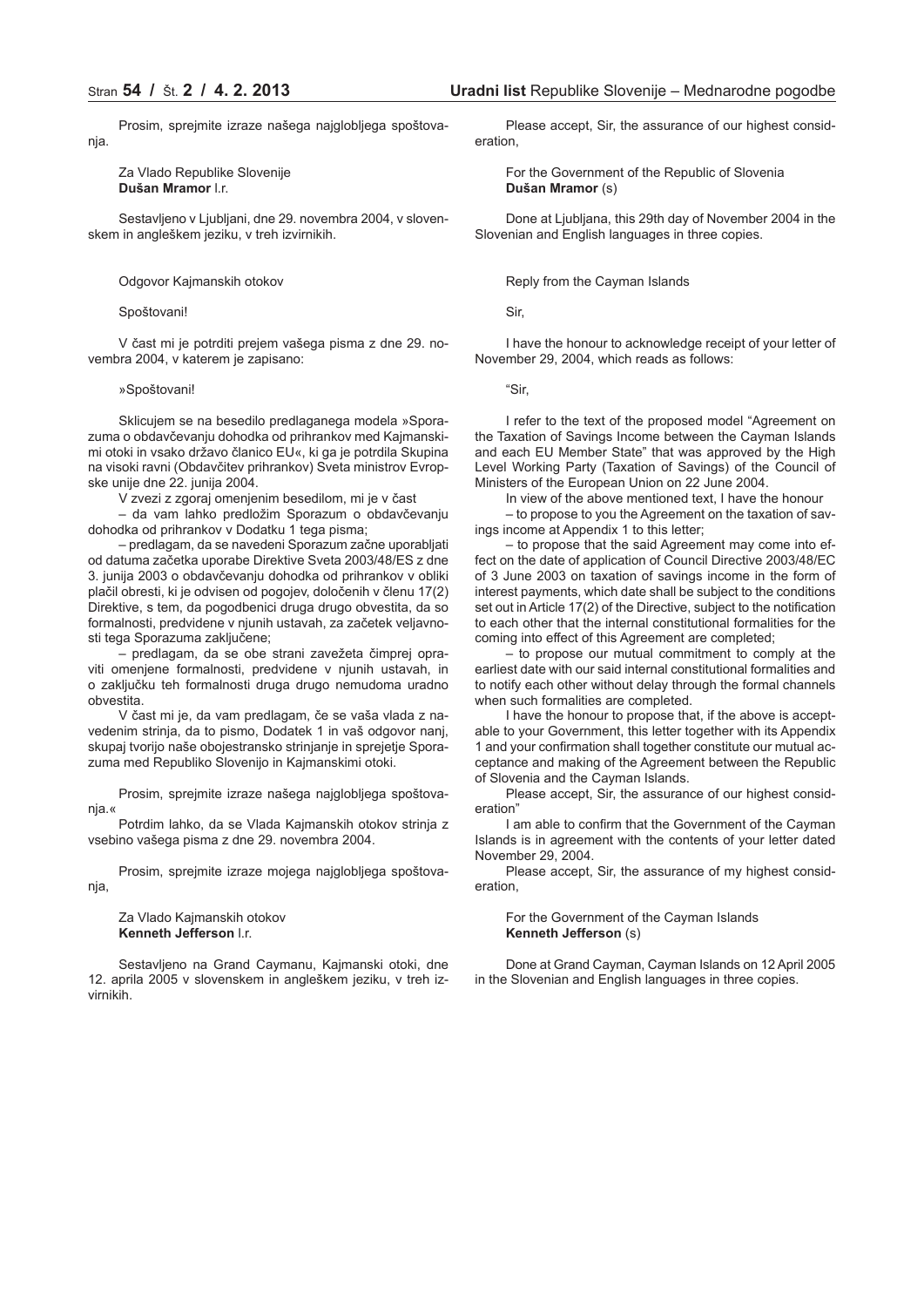DODATEK 1

#### **SPORAZUM O OBDAVČEVANJU DOHODKA OD PRIHRANKOV MED KAJMANSKIMI OTOKI IN REPUBLIKO SLOVENIJO**

#### **OB UPOŠTEVANJU NASLEDNJEGA:**

1. Člen 17 Direktive 2003/48/EGS Sveta Evropske unije (»Svet«) o obdavčevanju dohodka od prihrankov predvideva, ki je objavljena v Uradnem listu Evropske unije z dne 26. junija 2003 (»Direktiva«) predvideva, da države članice do 1. januarja 2004 sprejmejo in objavijo zakone in druge predpise, potrebne za uskladitev s to Direktivo, katere določbe se uporabljajo od 1. januarja 2005, pod pogojem, da

»(i) Švicarska konfederacija, Kneževina Lihtenštajn, Republika San Marino, Kneževina Monako in Kneževina Andora z istim dnem uporabljajo ukrepe, ki so enakovredni ukrepom iz te direktive, skladno s sporazumi, ki jih te države sklenejo z Evropsko skupnostjo na podlagi soglasne odločitve Sveta;

(ii) so v veljavi vsi sporazumi ali drugi dogovori, ki zagotavljajo, da vsa odvisna ali pridružena ozemlja z istim dnem uporabljajo avtomatično izmenjavo podatkov na enak način, kot je določeno v poglavju II te direktive, (ali v prehodnem obdobju, ki ga določa člen 10, uporabljajo davčni odtegljaj pod enakimi pogoji, kot jih vsebujeta člena 11 in 12)«.

2. V skladu z njihovimi dejavnostmi glede pridruževanja, Ciper, Češka republika, Estonija, Madžarska, Latvija, Litva, Malta, Poljska, Slovaška republika in Slovenija, do 1. maja 2004 sprejmejo in objavijo zakone in druge predpise, potrebne za uskladitev s to Direktivo, katere določbe se uporabljajo od 1. januarja 2005, pod pogoji, določenimi v 1 zgoraj.

3. Podlago za povezovanje Kajmanskih otokov z EU ureja del 4 Pogodbe o ustanovitvi Evropske skupnosti. Del 4 ureja določene obveznosti, ki obvezujejo države članice Evropske unije in Kajmanske otoke.

4. Pod pogoji povezovanja Kajmanskih otokov z EU, Kajmanski otoki niso del davčnega območja Evropske unije. Vendar, v duhu sodelovanja in upoštevanja pogojev Pogodbe o ustanovitvi Evropske skupnosti, so Kajmanski otoki privolili, da pomagajo državam članicam EU z zagotavljanjem določenih podatkov, kot je določeno v nadaljevanju.

5. Kajmanski otoki razpolagajo z zakonodajo o kolektivnih naložbenih podjemih, za katero se šteje, da ima enak učinek kakor zakonodaja ES iz členov 2 in 6 Direktive.

Kajmanski otoki in Republika Slovenija, v nadaljevanju »pogodbenica« ali »pogodbenici«, razen če sobesedilo ne zahteva drugače,

sta se dogovorili o sklenitvi naslednjega sporazuma, ki vsebuje obveznosti samo za pogodbenici in predvideva avtomatično izmenjavo podatkov pristojnega organa Kajmanskih otokov pristojnemu organu Republike Slovenije pod pogoji in na način, kot je določeno spodaj.

APPENDIX 1

# **AGREEMENT ON THE TAXATION OF SAVINGS INCOME BETWEEN THE CAYMAN ISLANDS AND THE REPUBLIC OF SLOVENIA**

# **WHEREAS:**

1. Article 17 of Directive 2003/48/EEC of the Council of the European Union ("the Council") on taxation of savings income as published in the Official Journal of the European Union dated 26. 6. 2003 ("the Directive"), provides that before 1 January 2004 Member States shall adopt and publish the laws, regulations and administrative provisions necessary to comply with this Directive which provisions shall be applied from the 1st January 2005 provided that -

"(i) the Swiss Confederation, the Principality of Liechtenstein, the Republic of San Marino, the Principality of Monaco and the Principality of Andorra apply from that same date measures equivalent to those contained in this Directive, in accordance with agreements entered into by them with the European Community, following unanimous decisions of the Council;

(ii) all agreements or other arrangements are in place, which provide that all the relevant dependent or associated territories apply from that same date automatic exchange of information in the same manner as is provided for in Chapter II of this Directive, (or, during the transitional period defined in Article 10, apply a withholding tax on the same terms as are contained in Articles 11 and 12)".

2. Pursuant to their undertakings in relation to accession, Cyprus, Czech Republic, Estonia, Hungary, Latvia, Lithuania, Malta, Poland, Slovak Republic and Slovenia shall no later than 1 May 2004 adopt and publish the laws, regulations and administrative provisions necessary to comply with this Directive which provisions shall be applied from the 1st January 2005 subject to the provisos set out in 1 above.

3. The basis of association of the Cayman Islands with the EU is set out in part 4 of the Treaty Establishing the European Community. Part 4 sets out certain obligations which bind the Member States of the European Union and the Cayman Islands.

4. Under the terms of the association of the Cayman Islands with the EU, the Cayman Islands is not within the EU fiscal territory. However, in the spirit of cooperation and in consideration of the terms of the Treaty Establishing the European Community, the Cayman Islands has agreed to assist the Member States of the EU through the provision of certain information as set out hereafter.

5. The Cayman Islands has legislation relating to undertakings for collective investment that is deemed to be equivalent in its effect to the EC legislation referred to in Articles 2 and 6 of the Directive.

The Cayman Islands and the Republic of Slovenia hereinafter referred to as a "contracting party" or the "contracting parties" unless the context otherwise requires,

Have agreed to conclude the following Agreement which contains obligations on the part of the contracting parties only and provides for the automatic provision of information by the competent authority of the Cayman Islands to the competent authority of the Republic of Slovenia upon the terms and in the manner set out below.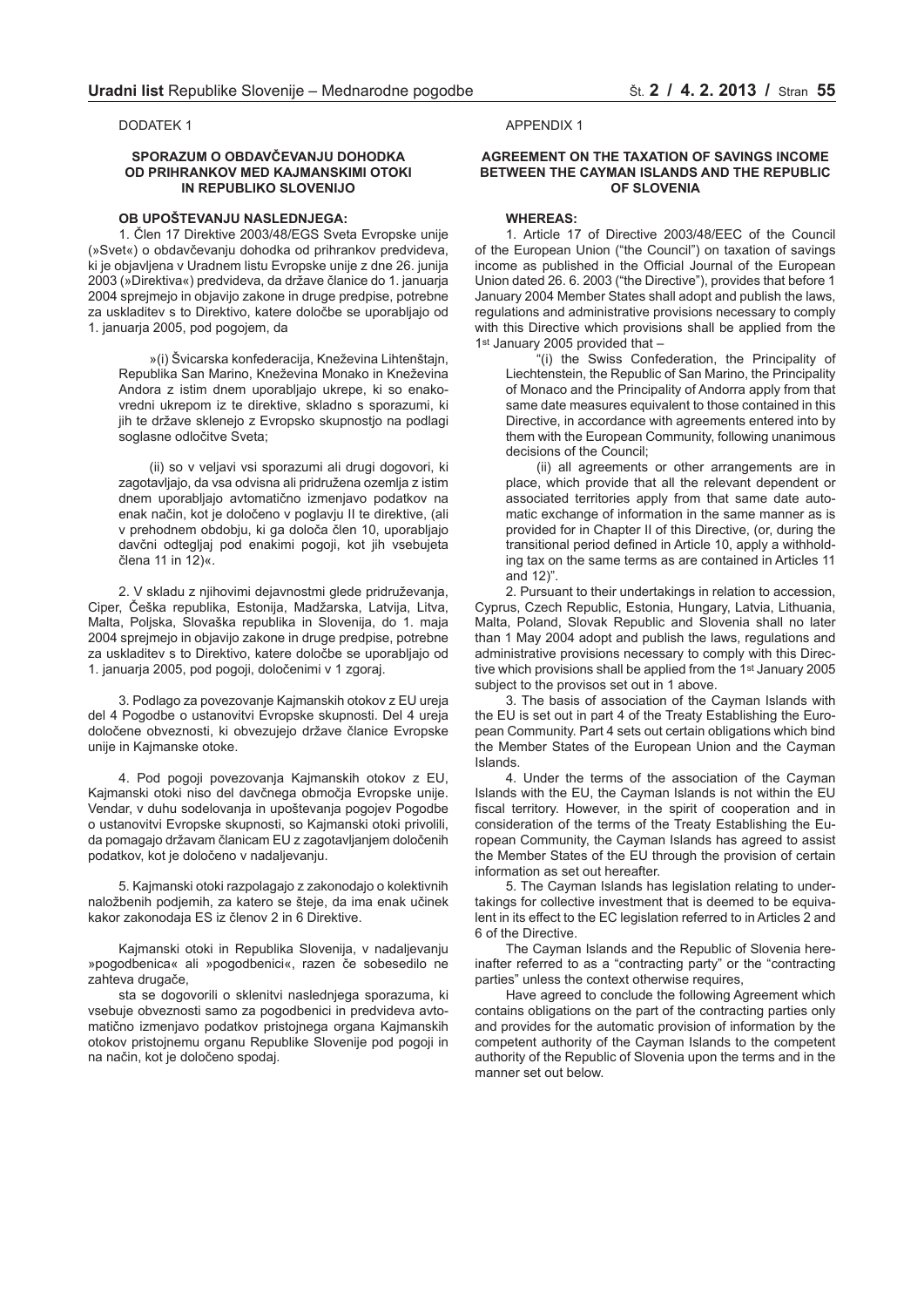# **Člen 1**

#### **Splošno področje uporabe**

(1) Ta konvencija se uporablja za obresti (kot jih opredeljuje člen 6 tega sporazuma), ki jih plača plačilni zastopnik (kot ga opredeljuje člen 5 tega sporazuma), ustanovljen na Kajmanskih otokih, upravičenim lastnikom (kot jih opredeljuje člen 3 tega sporazuma), ki so posamezniki rezidenti v Republiki Sloveniji.

(2) Področje uporabe te konvencije je treba omejiti na obdavčevanje dohodka od prihrankov v obliki plačil obresti na dolžniške terjatve, pri čemer so med drugim izključena vprašanja v zvezi z obdavčevanjem pokojninskih prejemkov in prejemkov iz zavarovanja.

# **Člen 2**

#### **Podatki, ki jih poročajo plačilni zastopniki**

(1) Kadar plačila obresti, kot jih opredeljuje člen 6 tega sporazuma, plačilni zastopnik, ustanovljen v Kajmanskih otokih, plača upravičenim lastnikom, kot jih opredeljuje člen 3 tega sporazuma, ki so rezidenti Republike Slovenije, plačilni zastopnik pristojnemu organu Kajmanskih otokov poroča:

(a) identiteto in rezidentstvo upravičenega lastnika, ugotovljeno v skladu s členom 4 tega sporazuma;

(b) naziv in naslov plačilnega zastopnika;

(c) številko računa upravičenega lastnika ali, če nima računa, podatke o dolžniški terjatvi, iz katere izhajajo obresti;

(d) podatke o plačilu obresti v skladu s členom 6(1) tega sporazuma. Vendar lahko Kajmanski otoki omejijo minimalne podatke o plačilu obresti, ki jih mora poročati plačilni zastopnik, na skupni znesek obresti ali dohodka in na skupni znesek prihodka od prodaje, odkupa ali povračila.

(2) V šestih mesecih po koncu davčnega leta pristojni organ Kajmanskih otokov avtomatično sporoči podatke iz odstavka (1)(a)–(d) tega člena pristojnemu organu Republike Slovenije za vsa plačila obresti v tem letu.

# **Člen 3**

#### **Opredelitev upravičenega lastnika**

(1) V tem sporazumu »upravičeni lastnik« pomeni vsakega posameznika, ki prejme plačilo obresti ali posameznika, za katerega se zagotovi plačilo obresti, razen če predloži dokazilo, da obresti ni prejel v lastno korist ali da niso bile zagotovljene v njegovo korist. Posameznik se ne šteje za upravičenega lastnika, če:

(a) deluje kot plačilni zastopnik v smislu člena 5 tega sporazuma;

(b) deluje v imenu pravne osebe, subjekta, katerega dobiček se obdavčuje po splošni ureditvi za podjetniško obdavčitev, KNPVP, priznanega v skladu z Direktivo 85/611/EGS, ali enakovrednega kolektivnega naložbenega podjema ustanovljenega na Kajmanskih otokih, ali v imenu subjekta iz člena 5(2) tega sporazuma, pri čemer v zadnjem primeru naziv in naslov subjekta razkrije nosilcu gospodarske dejavnosti, ki izvrši plačilo obresti, ta pa te podatke sporoči pristojnemu organu pogodbenice, v kateri je ustanovljen;

(c) deluje v imenu drugega posameznika, ki je upravičeni lastnik, in identiteto upravičenega lastnika razkrije plačilnemu zastopniku.

#### **Article 1**

#### **General Scope**

(1) This Agreement shall apply to interest payments, (as defined in Article 6 of this Agreement), made by a paying agent, (as defined in Article 5 of this Agreement), established within the Cayman Islands to beneficial owners (as defined in Article 3 of this Agreement), who are individuals resident in the Republic of Slovenia.

(2) The scope of this Agreement shall be limited to taxation of savings income in the form of interest payments on debt claims, to the exclusion, *inter alia,* of the issues relating to the taxation of pension and insurance benefits.

# **Article 2**

#### **Reporting of Information by Paying Agents**

(1) Where interest payments, as defined in Article 6 of this Agreement, are made by a paying agent established in the Cayman Islands to beneficial owners, as defined in Article 3 of this Agreement, who are residents of the Republic of Slovenia, the paying agent shall report to the competent authority of the Cayman Islands:

(a) the identity and residence of the beneficial owner established in accordance with Article 4 of this Agreement;

(b) the name and address of the paying agent;

(c) the account number of the beneficial owner or, where there is none, identification of the debt claim giving rise to the interests;

(d) information concerning the interest payment specified in Article 6(1) of this Agreement. However the Cayman Islands may restrict the minimum amount of information concerning interest payment to be reported by the paying agent to the total amount of interest or income and to the total amount of the proceeds from sale, redemption or refund.

(2) Within six months following the end of the calendar year, the competent authority of the Cayman Islands shall communicate to the competent authority of the Republic of Slovenia, automatically, the information referred to in paragraph 1 (a)–(d) of this Article, for all interest payments made during that year.

#### **Article 3**

#### **Definition of beneficial owner**

(1) For the purposes of this Agreement "beneficial owner" shall mean any individual who receives an interest payment or any such individual for whom an interest payment is secured, unless such individual can provide evidence that the interest payment was not received or secured for his own benefit. An individual is not deemed to be the beneficial owner when he:

(a) acts as a paying agent within the meaning of Article 5 of this Agreement;

(b) acts on behalf of a legal person, an entity which is taxed on its profits under the general arrangements for business taxation, an UCITS authorised in accordance with Council Directive 85/611/EEC or an equivalent undertaking for collective investment established in the Cayman Islands, or an entity referred to in Article 5(2) of this Agreement and, in the last mentioned case, discloses the name and address of that entity to the economic operator making the interest payment and the latter communicates such information to the competent authority of its contracting party of establishment;

(c) acts on behalf of another individual who is the beneficial owner and discloses to the paying agent the identity of that beneficial owner.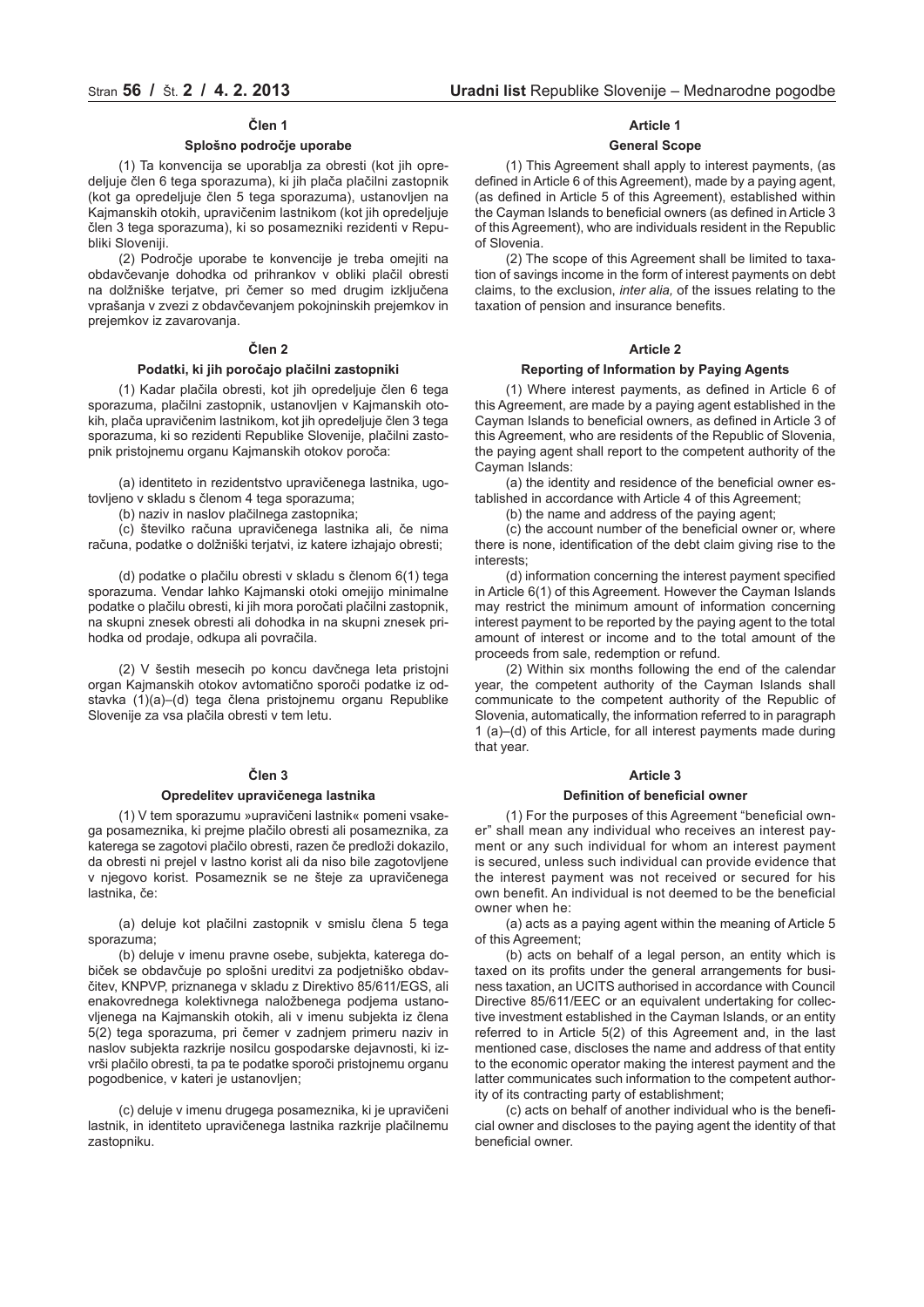(2) Kadar ima plačilni zastopnik podatke, ki kažejo na to, da posameznik, ki prejme plačilo obresti ali za katerega se zagotovi plačilo obresti, ni nujno tudi upravičeni lastnik, in kadar se ne uporablja nobeden od odstavkov (1)(a) in (1)(b) tega člena, izvede vse razumne ukrepe za ugotovitev identitete upravičenega lastnika. Če plačilni zastopnik ne more ugotoviti identitete upravičenega lastnika, zadevnega posameznika obravnava kot upravičenega lastnika.

#### **Člen 4**

#### **Identiteta in rezidentstvo upravičenih lastnikov**

(1) Kajmanski otoki na svojem ozemlju sprejmejo in zagotovijo uporabo potrebnih postopkov, ki plačilnemu zastopniku omogočajo identificirati upravičene lastnike in njihovo rezidentstvo za namene tega sporazuma. Takšni postopki so v skladu z minimalnimi standardi, določenimi v odstavkih 2 in 3.

(2) Plačilni zastopnik ugotavlja identiteto upravičenega lastnika na podlagi minimalnih standardov, ki se razlikujejo glede na to, kdaj se vzpostavi razmerje med plačilnim zastopnikom in prejemnikom obresti, na naslednji način:

(a) pri pogodbenih razmerjih, ki so bila sklenjena pred 1. januarjem 2004, plačilni zastopnik ugotavlja identiteto upravičenega lastnika, ki jo sestavljata njegovo ime in naslov, iz podatkov, ki jih ima na voljo, zlasti v skladu z veljavno zakonodajo na Kajmanskih otokih o preprečevanju uporabe finančnega sistema za pranje denarja;

(b) pri pogodbenih razmerjih, ki so bila sklenjena, ali pri transakcijah, ki so bile opravljene brez pogodbenega razmerja na dan 1. januarja 2004 ali po njem, plačilni zastopnik ugotavlja identiteto upravičenega lastnika, ki jo sestavljajo njegovo ime, naslov in morebitna davčna identifikacijska številka, ki mu jo je dodelila država članica, katere rezident je za davčne namene. Ti podatki se ugotavljajo na podlagi potnega lista ali uradne osebne izkaznice, ki jo predloži upravičeni lastnik. Če v potnem listu ali na uradni osebni izkaznici ni naslova, se ta ugotavlja na podlagi katerega koli drugega dokazila o identiteti, ki ga predloži upravičeni lastnik. Če na potnem listu, na uradni osebni izkaznici ali na katerem koli drugem dokazilu o identiteti, po možnosti vključno s potrdilom o rezidentstvu za davčne namene, ki ga predloži upravičeni lastnik, davčna identifikacijska številka ni navedena, se identiteta dopolni z datumom in krajem rojstva upravičenega lastnika, ki se ugotovi iz potnega lista ali uradne osebne izkaznice.

(3) Plačilni zastopnik ugotavlja rezidentstvo upravičenega lastnika na podlagi minimalnih standardov, ki se razlikujejo glede na to, kdaj se vzpostavi razmerje med plačilnim zastopnikom in prejemnikom obresti. Ob upoštevanju spodaj navedenih pogojev se šteje, da je rezidentstvo v državi, v kateri ima upravičeni lastnik stalni naslov:

(a) pri pogodbenih razmerjih, ki so bila sklenjena pred 1. januarjem 2004, plačilni zastopnik ugotavlja rezidentstvo upravičenega lastnika iz podatkov, ki jih ima na voljo, zlasti v skladu z veljavno zakonodajo na Kajmanskih otokih o preprečevanju uporabe finančnega sistema za pranje denarja;

(2) Where a paying agent has information suggesting that the individual who receives an interest payment or for whom an interest payment is secured may not be the beneficial owner, and where neither paragraph 1(a) nor 1(b) of this Article apply, it shall take reasonable steps to establish the identity of the beneficial owner. If the paying agent is unable to identify the beneficial owner, it shall treat the individual in question as the beneficial owner.

# **Article 4**

#### **Identity and residence of beneficial owners**

1. The Cayman Islands, within its territory, shall adopt and ensure the application of the procedures necessary to allow the paying agent to identify the beneficial owners and their residence for the purposes of this Agreement. Such procedures shall comply with the minimum standards established in paragraphs 2 and 3.

2. The paying agent shall establish the identity of the beneficial owner on the basis of minimum standards which vary according to when relations between the paying agent and the recipient of the interest are entered into, as follows:

(a) for contractual relations entered into before the 1st January 2004, the paying agent shall establish the identity of the beneficial owner, consisting of his name and address, by using the information at its disposal, in particular pursuant to the legislation in force in the Cayman Islands on prevention of the use of the financial system for the purpose of money laundering;

(b) for contractual relations entered into, or transactions carried out in the absence of contractual relations, on or after the 1st January, 2004 the paying agent shall establish the identity of the beneficial owner, consisting of the name, address and, if there is one, the tax identification number allocated by the Member State of residence for tax purposes. These details should be established on the basis of the passport or of the official identity card presented by the beneficial owner. If it does not appear on that passport or official identity card, the address shall be established on the basis of any other documentary proof of identity presented by the beneficial owner. If the tax identification number is not mentioned on the passport, on the official identity card or any other documentary proof of identity, including, possibly the certificate of residence for tax purposes, presented by the beneficial owner, the identity shall be supplemented by a reference to the latter's date and place of birth established on the basis of his passport or official identification card.

3. The paying agent shall establish the residence of the beneficial owner on the basis of minimum standards which vary according to when relations between the paying agent and the recipient of the interest are entered into. Subject to the conditions set out below, residence shall be considered to be situated in the country where the beneficial owner has his permanent address:

(a) for contractual relations entered into before 1st January, 2004 the paying agent shall establish the residence of the beneficial owner by using the information at its disposal, in particular pursuant to the legislation in force in the Cayman Islands on prevention of the use of the financial system for the purpose of money laundering;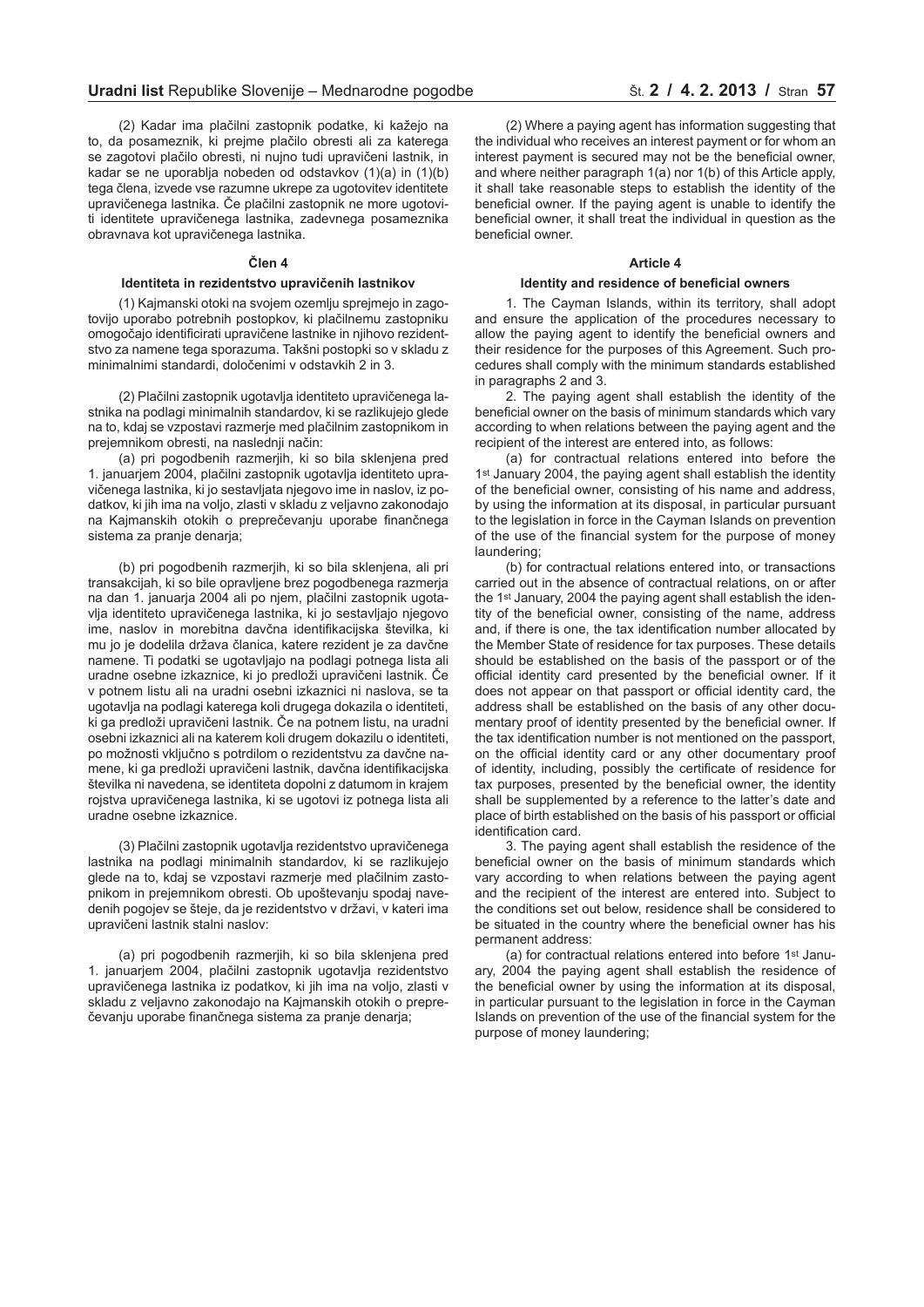(b) pri pogodbenih razmerjih, ki so bila sklenjena, ali pri transakcijah, ki so bile opravljene brez pogodbenega razmerja, na dan 1. januarja 2004 ali po njem, plačilni zastopniki ugotavljajo rezidentstvo upravičenega lastnika na podlagi naslova, navedenega v potnem listu, na uradni osebni izkaznici ali, po potrebi, na podlagi drugega dokumentarnega dokazila o identiteti, ki ga predloži upravičeni lastnik, in skladno z naslednjim postopkom: pri posameznikih, ki predložijo potni list ali uradno osebno izkaznico, ki jo je izdala država članica, in ki izjavijo, da so rezidenti tretje države, se rezidentstvo ugotavlja na podlagi potrdila o davčnem rezidentstvu, ki ga izda pristojni organ tretje države, za katero posameznik trdi, da je njen rezident. Če posameznik takšnega potrdila ne predloži, se za državo rezidentstva šteje država članica, ki je izdala potni list ali drug uradni osebni dokument.

# **Člen 5**

# **Opredelitev plačilnega zastopnika**

(1) V tem sporazumu »plačilni zastopnik« pomeni vsakega nosilca gospodarske dejavnosti, ki plača ali zagotovi plačilo obresti v neposredno korist upravičenega lastnika, bodisi da je nosilec dolžnik terjatve, za katero se plačajo obresti, ali nosilec, ki po nalogu dolžnika ali upravičenega lastnika plača ali zagotovi plačilo obresti.

(2) Vsak subjekt, ki je ustanovljen v pogodbenici, kateremu se plačajo obresti ali zagotovi plačilo obresti v korist upravičenega lastnika, se ob takem plačilu ali ob zagotovilu takega plačila šteje za plačilnega zastopnika. Ta določba se ne uporablja, če nosilec gospodarske dejavnosti na podlagi uradnih dokazil, ki jih ta subjekt predloži, utemeljeno domneva, da:

(a) je subjekt pravna oseba, z izjemo pravnih oseb iz odstavka 5 tega člena; ali

(b) so dobički subjekta obdavčeni po splošni ureditvi za podjetniško obdavčitev; ali

(c) je subjekt KNPVP, priznan v skladu z Direktivo 85/611/EGS Sveta ali enakovreden kolektivni naložbeni podjem, ustanovljen na Kajmanskih otokih.

Nosilec gospodarske dejavnosti, ustanovljen na Kajmanskih otokih, ki plača ali zagotovi plačilo obresti takšnemu subjektu, ki je ustanovljen v drugi pogodbenici, ki se po tem odstavku šteje za plačilnega zastopnika, sporoči naziv in naslov subjekta ter skupni znesek subjektu plačanih ali zagotovljenih obresti pristojnemu organu pogodbenice, v kateri je ustanovljen, ta pa te podatke pošlje pristojnemu organu pogodbenice, v kateri je subjekt ustanovljen.

(3) Vendar ima subjekt iz odstavka 2 tega člena možnost, da se ga za namene tega sporazuma obravnava kot KNPVP ali enakovreden podjem iz odstavka 2(c). To možnost lahko subjekt izkoristi tako, da nosilcu gospodarske dejavnosti predloži potrdilo, ki ga izda pogodbenica, v kateri je subjekt ustanovljen. Pogodbenica določi podrobna pravila glede te možnosti za subjekte, ki so ustanovljeni na njenem ozemlju.

(4) Kadar sta nosilec gospodarske dejavnosti in subjekt iz odstavka 2 tega člena ustanovljena v isti pogodbenici, ta pogodbenica sprejme potrebne ukrepe, s katerimi zagotovi, da subjekt izpolnjuje vsa določila tega sporazuma, kadar deluje kot plačilni zastopnik.

(5) Pravne osebe, izvzete iz odstavka 2(a) tega člena so:

(a) na Finskem: avoin yhtiö (Ay) in kommandiittiyhtiö (Ky)/öppet bolag in kommanditbolag;

(b) na Švedskem: handelsbolag (HB) in kommanditbolag (KB).

(b) for contractual relations entered into, or transactions carried out in the absence of contractual relations, on or after the 1st January, 2004, the paying agents shall establish the residence of the beneficial owner on the basis of the address mentioned on the passport, on the official identity card or, if necessary, on the basis of any documentary proof of identity presented by the beneficial owner and according to the following procedure: for individuals presenting a passport or official identity card issued by a Member State who declare themselves to be resident in a third country, residence shall be established by means of a tax residence certificate issued by the competent authority of the third country in which the individual claims to be resident. Failing the presentation of such a certificate, the Member State which issued the passport or other official identity document shall be considered to be the country of residence.

# **Article 5**

#### **Definition of paying agent**

(1) For the purposes of this Agreement, 'paying agent' means any economic operator who pays interest to or secures the payment of interest for the immediate benefit of the beneficial owner, whether the operator is the debtor of the debt claim which produces the interest or the operator charged by the debtor or the beneficial owner with paying interest or securing the payment of interest.

(2) Any entity established in a contracting party to which interest is paid or for which interest is secured for the benefit of the beneficial owner shall also be considered a paying agent upon such payment or securing of such payment. This provision shall not apply if the economic operator has reason to believe, on the basis of official evidence produced by that entity that:

(a) it is a legal person with the exception of those legal persons referred to in paragraph 5 of this Article; or

(b) its profits are taxed under the general arrangements for business taxation; or

(c) it is an UCITS recognised in accordance with Council Directive 85/611/EEC or an equivalent undertaking for collective investment established in the Cayman Islands.

An economic operator established in the Cayman Islands paying interest to, or securing interest for, such an entity established in the other contracting party which is considered a paying agent under this paragraph shall communicate the name and address of the entity and the total amount of interest paid to, or secured for, the entity to the competent authority of its contracting party of establishment, which shall pass this information on to the competent authority of the contracting party where the entity is established.

(3) The entity referred to in paragraph 2 of this Article shall, however, have the option of being treated for the purposes of this Agreement as an UCITS or equivalent undertaking as referred to in sub-paragraph (c) of paragraph 2. The exercise of this option shall require a certificate to be issued by the contracting party in which the entity is established and presented to the economic operator by that entity. A contracting party shall lay down the detailed rules for this option for entities established in their territory.

(4) Where the economic operator and the entity referred to in paragraph 2 of this Article are established in the same contracting party, that contracting party shall take the necessary measures to ensure that the entity complies with the provisions of this Agreement when it acts as a paying agent.

(5) The legal persons exempted from sub-paragraph (a) of paragraph 2 of this Article are

(a) in Finland: avoin yhtio (Ay) and kommandiittiyhtio (Ky)/ oppet bolag and kommanditbolag;

(b) in Sweden: handelsbolag (HB) and kommanditbolag (KB).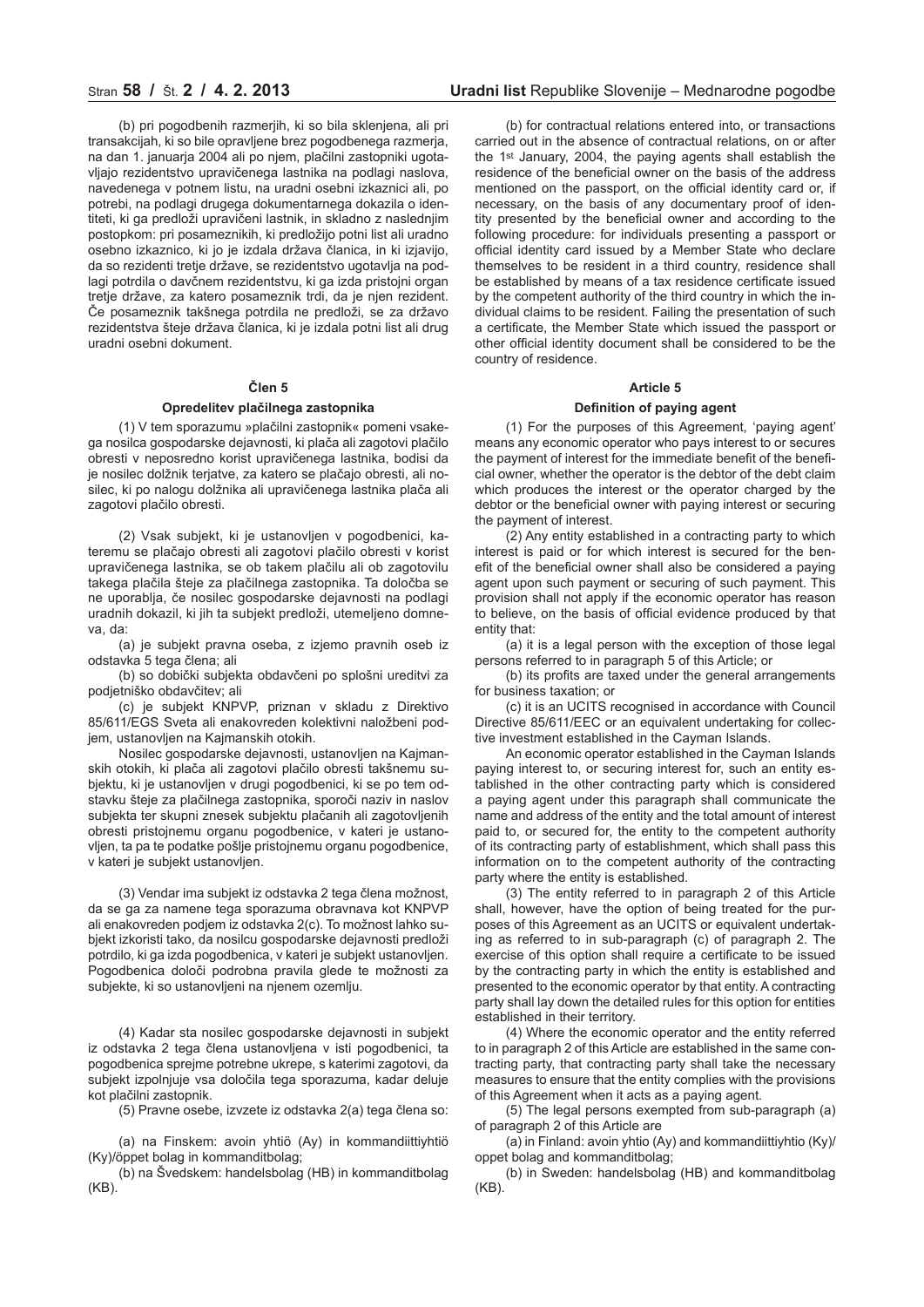# **Člen 6**

#### **Opredelitev plačila obresti**

(1) Za namene tega sporazuma »plačilo obresti« pomeni:

(a) obresti, ki se plačajo ali pripišejo na račun in se nanašajo na dolžniške terjatve vseh vrst ne glede na to, ali so zavarovane s hipoteko, in ne glede na to, ali imajo pravico do udeležbe v dolžnikovem dobičku, in še posebej dohodek od državnih vrednostnih papirjev ter dohodek iz obveznic ali zadolžnic, vključno s premijami in nagradami od takih vrednostnih papirjev, obveznic ali zadolžnic; kazni zaradi zamude pri plačilu se ne štejejo za plačilo obresti;

(b) obračunane ali h glavnici pripisane obresti pri prodaji, povračilu ali odkupu dolžniških terjatev iz (a);

(c) dohodek, ki bodisi neposredno ali posredno preko subjekta iz člena 5(2) tega sporazuma izvira iz plačila obresti in ki ga razdelijo:

(i) KNPVP, priznan v skladu z ES Direktivo 85/611/EGS Sveta; ali

(ii) enakovreden kolektivni naložbeni podjem, ustanovljen na Kajmanskih otokih;

(iii) subjekti, ki izpolnjujejo pogoje za možnost iz člena 5(3) tega sporazuma;

(iv) kolektivni naložbeni podjemi, ustanovljeni zunaj ozemlja, na katerega se nanaša Pogodba o ustanovitvi Evropske skupnosti na podlagi člena 299 te pogodbe in zunaj Kajmanskih otokov;

(d) dohodek, dosežen s prodajo, povračilom ali odkupom delnic ali enot v naslednjih podjemih in subjektih, če ti neposredno ali posredno prek drugih kolektivnih naložbenih podjemov ali subjektov, ki so navedeni spodaj, naložijo več kot 40% svojih sredstev v dolžniške terjatve iz (a):

(i) KNPVP, priznan v skladu z Direktivo Sveta 85/611/EGS; ali

(ii) enakovreden kolektivni naložbeni podjem, ustanovljen na Kajmanskih otokih;

(iii) subjekti, ki izpolnjujejo pogoje za možnost iz člena 5(3) tega sporazuma;

(iv) kolektivni naložbeni podjemi, ustanovljeni zunaj ozemlja, za katerega velja Pogodba o ustanovitvi Evropske skupnosti na podlagi njenega člena 299 in zunaj Kajmanskih otokov.

Pogodbenici pa imata možnost, da v opredelitev obresti vključita dohodek iz odstavka (1)(d) tega člena samo v višini dobička, ki neposredno ali posredno izvirajo iz plačil obresti v smislu odstavkov (1)(a) in (b) tega člena.

(2) Glede odstavkov (1)(c) in (d) tega člena, kadar plačilni zastopnik nima podatkov o deležu dohodka, ki izvira iz plačil obresti, se celoten znesek dohodka šteje za plačilo obresti.

(3) Glede odstavka (1)(d) tega člena, kadar plačilni zastopnik nima podatkov o odstotku sredstev, ki so bila naložena v dolžniške terjatve ali v delnice ali enote, kot določa navedeni odstavek, se šteje, da ta odstotek presega 40%. Kadar plačilni zastopnik ne more določiti zneska dohodka upravičenega lastnika, se šteje, da je dohodek enak prihodku od prodaje, povračila ali odkupa delnic ali enot.

(4) Kadar se obresti, kot jih opredeljuje odstavek (1) tega člena, plačajo ali pripišejo na račun subjekta iz člena 5(2) tega sporazuma, pri čemer ta subjekt ne izpolnjuje pogojev za možnost po členu 5(3) tega sporazuma, se to šteje za plačilo obresti takega subjekta.

#### **Article 6**

#### **Definition of interest payment**

(1) For the purposes of this Agreement "interest payment" shall mean:

(a) interest paid, or credited to an account, relating to debt claims of every kind, whether or not secured by mortgage and whether or not carrying a right to participate in the debtor's profits, and, in particular, income from government securities and income from bonds or debentures, including premiums and prizes attaching to such securities, bonds or debentures; penalty charges for late payment shall not be regarded as interest payment;

(b) interest accrued or capitalised at the sale, refund or redemption of the debt claims referred to in (a);

(c) income deriving from interest payments either directly or through an entity referred to in Article 5 (2) of this Agreement, distributed by –

(i) an UCITS authorised in accordance with Council Directive 85/611/EEC; or

(ii) an equivalent undertaking for collective investment established in the Cayman Islands;

(iii) entities which qualify for the option under Article 5(3) of this Agreement;

(iv) undertakings for collective investment established outside the territory to which the Treaty establishing the European Community applies by virtue of Article 299 thereof and outside the Cayman Islands;

(d) income realised upon the sale, refund or redemption of shares or units in the following undertakings and entities, if they invest directly or indirectly, via other undertakings for collective investment or entities referred to below, more than 40% of their assets in debt claims as referred to in (a):

(i) an UCITS authorised in accordance with Council Directive 85/611/EEC; or

(ii) an equivalent undertaking for collective investment established in the Cayman Islands;

(iii) entities which qualify for the option under Article 5(3) of this Agreement;

(iv) undertakings for collective investment established outside the territory to which the Treaty establishing the European Community applies by virtue of Article 299 thereof and outside the Cayman Islands.

However, the contracting parties shall have the option of including income mentioned under paragraph (1)(d) of this Article in the definition of interest only to the extent that such income corresponds to gains directly or indirectly deriving from interest payments within the meaning of paragraphs (1)(a) and (b) of this Article.

(2) As regard paragraphs (1)(c) and (d) of this Article, when a paying agent has no information concerning the proportion of the income which derives from interest payments, the total amount of the income shall be considered an interest payment.

(3) As regards paragraph (1)(d) of this Article, when a paying agent has no information concerning the percentage of the assets invested in debt claims or in shares or units as defined in that paragraph, that percentage shall be considered to be above 40%. Where he cannot determine the amount of income realised by the beneficial owner, the income shall be deemed to correspond to the proceeds of the sale, refund or redemption of the shares or units.

(4) When interest, as defined in paragraph (1) of this Article, is paid to or credited to an account held by an entity referred to in Article 5(2) of this Agreement, such entity not having qualified for the option under Article 5(3) of this Agreement, such interest shall be considered an interest payment by such entity.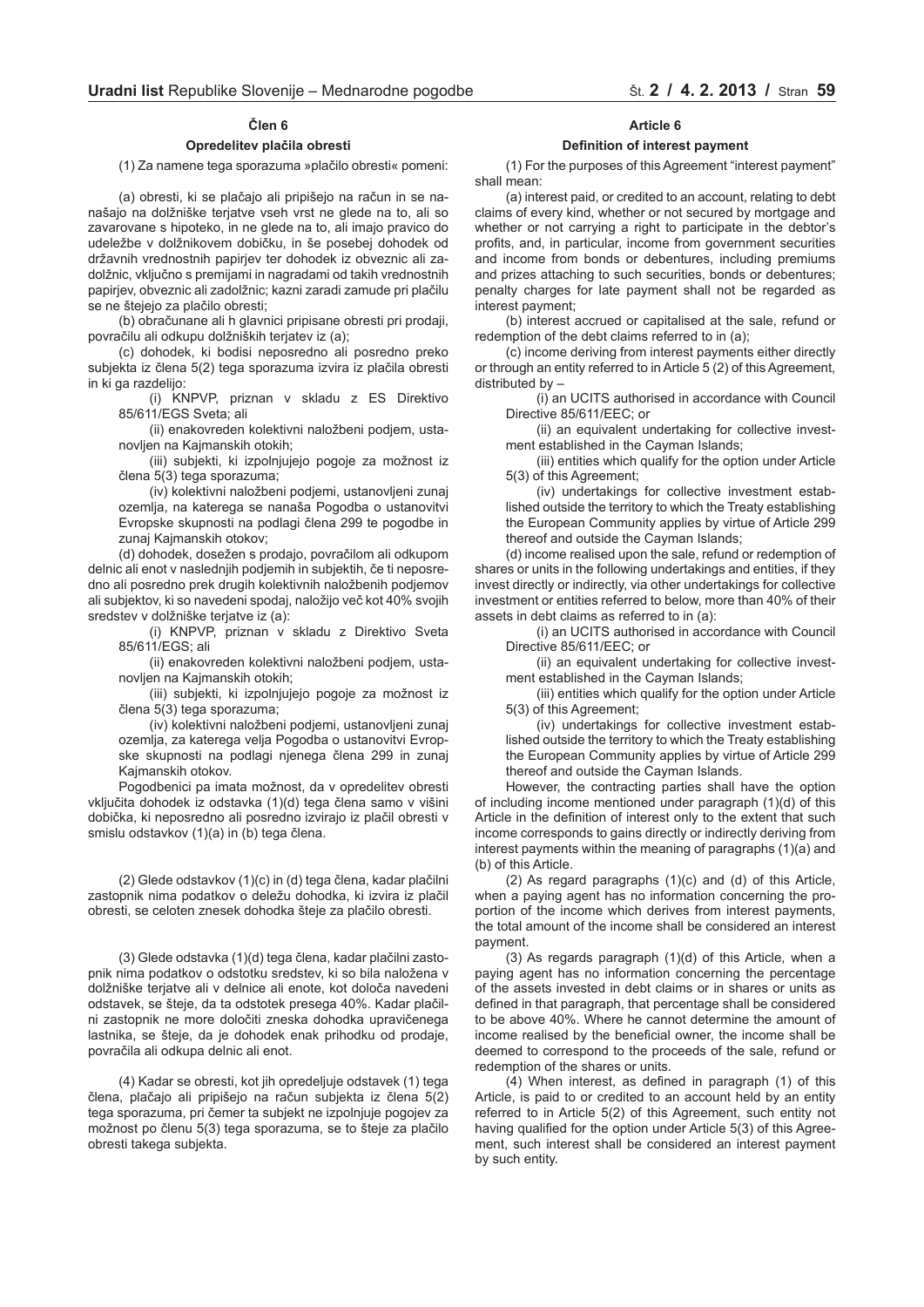(5) Glede odstavkov (1)(b) in (d) tega člena ima pogodbenica možnost, da od plačilnih zastopnikov na svojem ozemlju zahteva obračun obresti v obdobju, ki ne sme presegati eno leto, ter da tako obračunane obresti obravnavajo kot plačilo obresti, četudi v tem obdobju ne pride do prodaje, odkupa ali povračila.

(6) Z odstopanjem od odstavkov (1)(c) in (d) tega člena ima pogodbenica možnost, da iz opredelitve plačil obresti izključi dohodek iz navedenih določb od podjemov ali subjekov, ki so ustanovljeni na njenem ozemlju, če naložbe v dolžniške terjatve iz odstavka 1(a) tega člena takšnih subjektov ne presegajo 15% njihovih sredstev. Prav tako ima pogodbenica možnost, da z odstopanjem od odstavka 4 tega člena iz opredelitve plačil obresti iz odstavka 1 tega člena izključi obresti, ki se plačajo ali pripišejo na račun subjekta iz člena 5(2) tega sporazuma, ki ne izpolnjuje pogojev za možnost iz člena 5(3) tega sporazuma in je ustanovljen na njenem ozemlju, če naložbe takega subjekta v dolžniške terjatve iz odstavka 1(a) tega člena ne presegajo 15% njegovih sredstev.

Če pogodbenica uporabi takšno možnost, je to zavezujoče za drugo pogodbenico.

(7) Od 1. januarja 2011 bo odstotek iz odstavka 1(d) tega člena in odstavka 3 tega člena znašal 25%.

(8) Odstotki iz odstavka 1(d) tega člena in odstavka 6 tega člena se določajo glede na naložbeno politiko kot jo določajo pravila sklada ali ustanovna listina zadevnih podjemov ali subjektov, ali, če teh ni, glede na dejansko sestavo sredstev zadevnih podjemov ali subjektov.

# **Člen 7**

# **Prehodne določbe o prenosljivih dolžniških vrednostnih papirjih**

(1) V prehodnem obdobju, kot ga opredeljuje člen 10(2) Direktive, vendar najpozneje do 31. decembra 2010, se domače in mednarodne obveznice in drugi prenosljivi dolžniški vrednostni papirji, ki so bili prvič izdani pred 1. marcem 2001 ali za katere so pristojni organi v smislu Direktive Sveta 80/390/EGS ali odgovorni organi v tretjih državah odobrili prvotne prospekte za izdajo pred tem datumom, ne štejejo za dolžniške terjatve v smislu člena 6(1)(a) tega sporazuma, pod pogojem, da od vključno 1. marca 2002 naprej ni bilo nadaljnjih izdaj takšnih prenosljivih dolžniških vrednostnih papirjev. Če pa bi se prehodno obdobje nadaljevalo tudi po 31. decembru 2010, se določbe tega člena še naprej uporabljajo samo za takšne prenosljive dolžniške vrednostne papirje:

– ki vsebujejo klavzuli o obrutenju in predčasnem odkupu ter

– kadar je plačilni zastopnik, ustanovljen v pogodbenici, ki uporablja davčni odtegljaj in ta plačilni zastopnik plača ali zagotovi plačilo obresti v neposredno korist upravičenega lastnika, ki je rezident druge pogodbenice.

Kadar je prišlo do nadaljnje izdaje prej omenjenega prenosljivega dolžniškega vrednostnega papirja, ki ga je izdala država ali z njo povezan subjekt, ki deluje kot organ oblasti ali katerega vloga je priznana z mednarodno pogodbo, kot je opredeljeno v Prilogi k temu sporazumu, na dan 1. marca 2002 ali po njem, se celotna izdaja takšnega vrednostnega papirja, ki je sestavljena iz prvotne izdaje in vseh naslednjih izdaj, šteje za dolžniško terjatev v smislu člena 6(1)(a) tega sporazuma.

(5) As regards paragraphs (1)(b) and (d) of this Article, a contracting party shall have the option of requiring paying agents in its territory to annualise the interest over a period of time which may not exceed one year, and treating such annualised interest as an interest payment even if no sale, redemption or refund occurs during that period.

(6) By way of derogation from paragraphs (1)(c) and (d) of this Article, a contracting party shall have the option of excluding from the definition of interest payment any income referred to in those provisions from undertakings or entities established within its territory where the investment in debt claims referred to in paragraph 1(a) of this Article of such entities has not exceeded 15% of their assets. Likewise, by way of derogation from paragraph 4 of this Article, a contracting party shall have the option of excluding from the definition of interest payment in paragraph 1 of this Article interest paid or credited to an account of an entity referred to in Article 5(2) of this Agreement which has not qualified for the option under Article 5(3) of this Agreement and is established within its territory, where the investment of such an entity in debt claims referred to in paragraph 1(a) of this Article has not exceeded 15% of its assets.

The exercise of such option by one contracting party shall be binding on the other contracting party.

(7) The percentage referred to in paragraph 1(d) of this Article and paragraph 3 of this Article shall from 1st January 2011 be 25%.

(8) The percentages referred to in paragraph 1(d) of this Article and in paragraph 6 of this Article shall be determined by reference to the investment policy as laid down in the fund rules or instruments of incorporation of the undertakings or entities concerned or, failing which, by reference to the actual composition of the assets of the undertakings or entities concerned.

#### **Article 7**

#### **Transitional provisions for negotiable debt securities**

(1) During the transitional period as defined in Article 10(2) of the Directive, but until the 31st December, 2010 at the latest, domestic and international bonds and other negotiable debt securities which have been first issued before the 1st March, 2001 or for which the original issuing prospectuses have been approved before that date by the competent authorities within the meaning of Council Directive 80/390/EEC or by the responsible authorities in third countries shall not be considered as debt claims within the meaning of Article 6(1)(a) of this Agreement, provided that no further issues of such negotiable debt securities are made on or after 1st March, 2002. However, should the transitional period continue beyond 31st December, 2010, the provisions of this Article shall only continue to apply in respect of such negotiable debt securities:

– which contain gross up and early redemption clauses and;

– where the paying agent is established in a contracting party applying a withholding tax and that paying agent pays interest to, or secures the payment of interest for the immediate benefit of a beneficial owner resident in the other contracting party.

If a further issue is made on or after 1st March, 2002 of an aforementioned negotiable debt security issued by a Government or a related entity acting as a public authority or whose role is recognised by an international treaty, as defined in the Annex to this Agreement, the entire issue of such security, consisting of the original issue and any further issue, shall be considered a debt claim within the meaning of Article 6(1)(a) of this Agreement.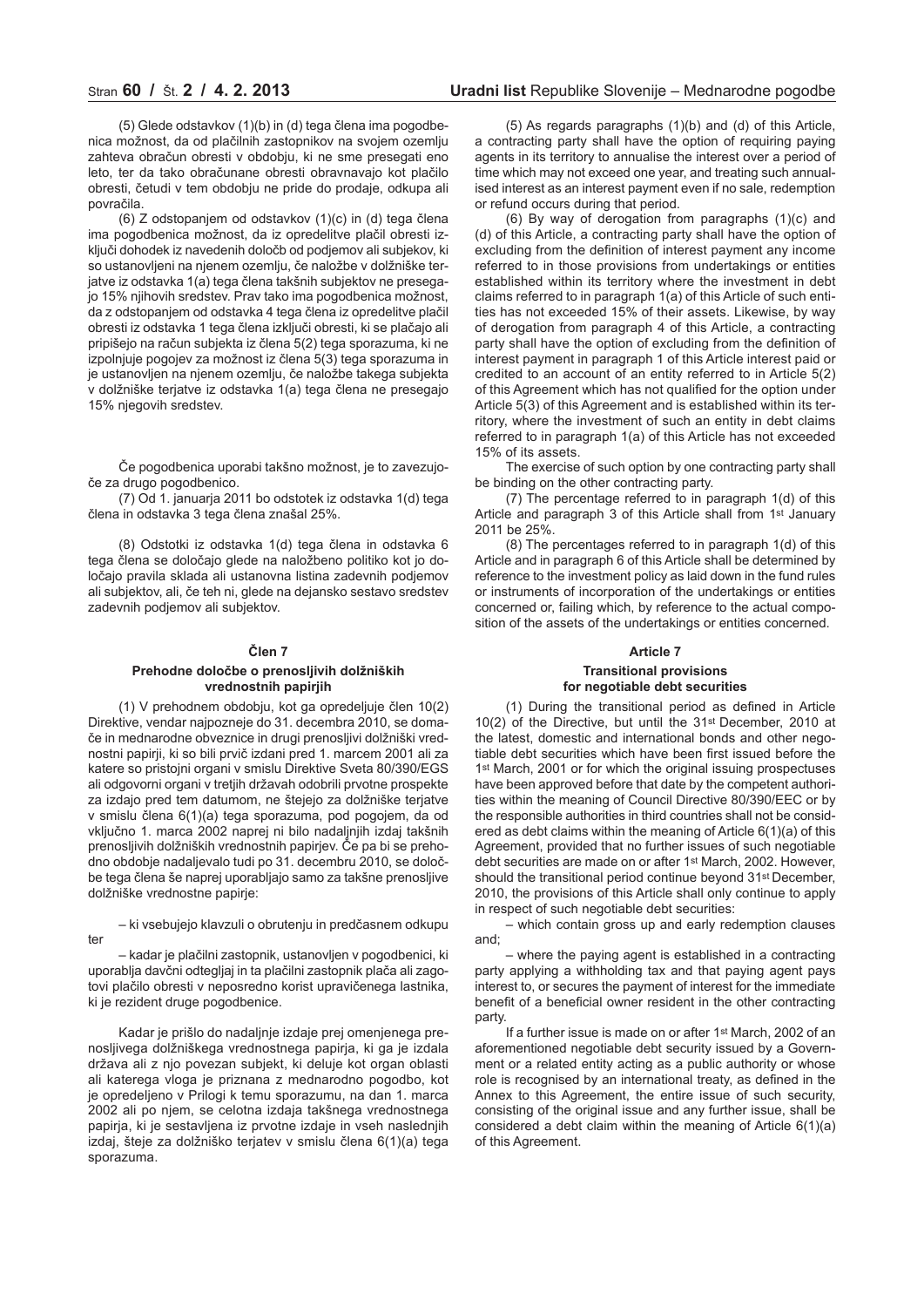Kadar je prišlo do nadaljnje izdaje prej omenjenih prenosljivih dolžniških vrednostnih papirjev, ki jih je izdal kateri koli drug izdajatelj, ki ni zajet v drugem pododstavku, na dan 1. marca 2002 ali po njem, se takšna dodatna izdaja šteje za dolžniško terjatev v smislu člena 6(1)(a) tega sporazuma.

(2) Nobena določba tega člena pogodbenicam ne preprečuje obdavčevanja dohodka od prenosljivih dolžniških vrednostnih papirjev iz odstavka 1 v skladu s svojo nacionalno zakonodajo.

# **Člen 8**

# **Postopek medsebojnega dogovora**

Kadar se med pogodbenicami pojavijo težave ali nejasnosti glede izvajanja ali tolmačenja tega sporazuma, si pogodbenice po svojih najboljših močeh prizadevajo rešiti zadevo z medsebojnim dogovorom.

# **Člen 9**

# **Zaupnost**

(1) Vse informacije, ki jih pristojni organi pogodbenice posredujejo in prejmejo, se obravnavajo kot zaupne.

(2) Informacije, ki jih prejmejo pristojni organi pogodbenice, se brez predhodnega pisnega soglasja druge pogodbenice ne smejo uporabiti za noben drug namen razen neposrednega obdavčevanja.

(3) Prejete informacije se lahko razkrijejo le osebam ali organom oblasti, ki se ukvarjajo z neposrednim obdavčevanjem; te osebe ali organi oblasti jih lahko uporabijo le v ta namen ali v namen pregleda nad delovanjem, vključno z reševanjem pritožb. V te namene se informacije lahko razkrijejo v sodnih postopkih ali pri sodnih odločitvah.

(4) Kadar pristojni organ pogodbenice meni, da so informacije, ki jih je prejel od pristojnega organa druge pogodbenice, uporabne za pristojni organ druge države članice, jih temu pristojnemu organu lahko posreduje ob dogovoru s pristojnim organom, ki je informacije priskrbel.

#### **Člen 10**

#### **Začetek veljavnosti**

Ta sporazum začne veljati trideset dni po datumu prejema poznejšega od pisnih obvestil, s katerima sta vladi uradno obvestili druga drugo, da so formalnosti, predvidene v njunih ustavah, zaključene, njegove določbe pa se uporabljajo od datuma, ko se prične uporabljati Direktiva skladno z odstavkoma 2 in 3 člena 17 Direktive.

#### **Člen 11**

#### **Prenehanje veljavnosti**

(1) Ta sporazum velja, dokler ga ne odpove ena od pogodbenic.

(2) Vsaka pogodbenica lahko odpove ta sporazum tako, da s pisnim obvestilom o odpovedi uradno obvesti drugo pogodbenico, takšno pisno obvestilo pa opredeljuje okoliščine, ki so pripeljale do odpovedi. V takem primeru ta sporazum preneha veljati 12 mesecev po predložitvi uradnega obvestila.

#### **Člen 12**

#### **Uporaba in ustavitev uporabe**

(1) Ta sporazum se lahko uporablja pod pogojem, da vse države članice Evropske unije, Združene države Amerike, Švica, Andora, Lihtenštajn, Monako in San Marino in vsa odvisna in pridružena ozemlja držav članic Evropske skupnosti sprejmejo in izvajajo ukrepe, ki so skladni ali enaki ukrepom v Direktivi ali v tem sporazumu in predvidevajo enake datume začetka izvajanja.

If a further issue is made on or after 1st March, 2002 of an aforementioned negotiable debt security issued by any other issuer not covered by the second sub-paragraph, such further issue shall be considered a debt claim within the meaning of Article 6(1)(a) of this Agreement.

(2) Nothing in this Article shall prevent the contracting parties from taxing the income from the negotiable debt securities referred to in paragraph 1 in accordance with their national laws.

# **Article 8**

#### **Mutual agreement procedure**

Where difficulties or doubts arise between the parties regarding the implementation or interpretation of this Agreement, the contracting parties shall use their best endeavours to resolve the matter by mutual agreement.

#### **Article 9**

#### **Confidentiality**

(1) All information provided and received by the competent authority of a contracting party shall be kept confidential.

(2) Information provided to the competent authority of a contracting party may not be used for any purpose other than for the purposes of direct taxation without the prior written consent of the other contracting party.

(3) Information provided shall be disclosed only to persons or authorities concerned with the purposes of direct taxation, and used by such persons or authorities only for such purposes or for oversight purposes, including the determination of any appeal. For these purposes, information may be disclosed in public court proceedings or in judicial proceedings.

(4) Where a competent authority of a contracting party considers that information which it has received from the competent authority of the other contracting party is likely to be useful to the competent authority of another Member State, it may transmit it to the latter competent authority with the agreement of the competent authority which supplied the information.

#### **Article 10**

#### **Entry into force**

This Agreement shall enter into force on the thirtieth day after the latter of the dates on which the respective Governments have notified each other in writing that the formalities constitutionally required have been complied with, and its provisions shall have effect from the date from which the Directive is applicable according to paragraphs 2 and 3 of Article 17 of the Directive.

#### **Article 11**

## **Termination**

(1) This Agreement shall remain in force until terminated by either contracting party.

(2) Either contracting party may terminate this Agreement by giving notice of termination in writing to the other contracting party, such notice to specify the circumstances leading to the giving of such notice. In such a case, this Agreement shall cease to have effect 12 months after the serving of notice.

#### **Article 12**

#### **Application and suspension of application**

(1) The application of this Agreement shall be conditional on the adoption and implementation by all the Member States of the European Union, by the United States of America, Switzerland, Andorra, Liechtenstein, Monaco and San Marino, and by all the relevant dependent and associated territories of the Member States of the European Community, respectively, of measures which conform with or are equivalent to those contained in the Directive or in this Agreement, and providing for the same dates of implementation.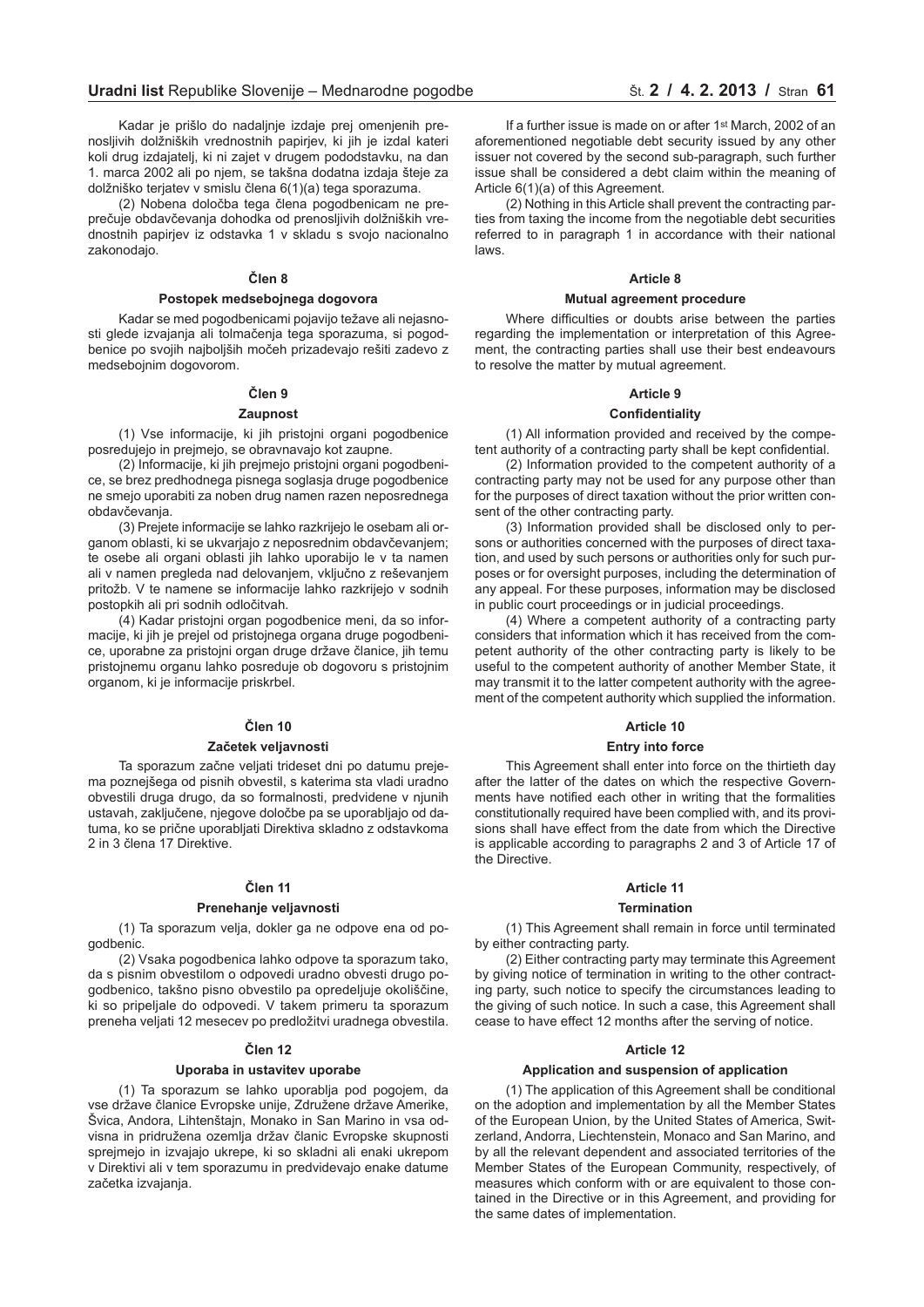# Stran **62 /** Št. **2 / 4. 2. 2013 Uradni list** Republike Slovenije – Mednarodne pogodbe

(2) V primeru, da se direktiva začasno ali stalno ne more več uporabljati v skladu s pravom Evropske skupnosti ali v primeru, da država članica ustavi uporabo svojih izvedbenih predpisov, lahko katera koli pogodbenica, ob upoštevanju postopka medsebojnega dogovora iz člena 8 tega sporazuma, z uradnim obvestilom s takojšnjim učinkom drugi pogodbenici ustavi uporabo tega sporazuma ali delov tega sporazuma in v takem uradnem obvestilu opredeli okoliščine, ki so pripeljale do takega obvestila. Sporazum se ponovno uporablja takoj, ko so odpravljene okoliščine, ki so pripeljale do ustavitve njegove uporabe.

(3) V primeru, da ena od tretjih držav ali ozemelj iz odstavka 1 preneha uporabljati ukrepe iz omenjenega odstavka, lahko katera koli pogodbenica, ob upoštevanju postopka medsebojnega dogovora iz člena 8 tega sporazuma, z uradnim obvestilom drugi pogodbenici odloži uporabo tega sporazuma in v takem uradnem obvestilu opredeli okoliščine, ki so pripeljale do takega obvestila. Odložitev uporabe se ne začne izvajati pred potekom dveh mesecev od takega uradnega obvestila. Uporaba sporazuma se nadaljuje takoj, ko zadevna tretja država ali ozemlje obnovi uporabo ukrepov.

#### **Člen 13**

#### **Pristojni organi**

Za namene tega sporazuma izraz »pristojni organ«, kadar se uporablja za Kajmanske otoke, pomeni finančnega sekretarja in kadar se uporablja za Republiko Slovenijo, pomeni Ministrstvo za finance Republike Slovenije ali pooblaščenega predstavnika tega ministrstva.

#### **Člen 14**

#### **Izvajanje**

Pogodbenice do 1. januarja 2005 sprejmejo in objavijo zakone in druge predpise, potrebne za uskladitev s tem sporazumom.

V POTRDITEV NAVEDENEGA sta podpisana, ki sta bila za to pravilno pooblaščena, podpisala to konvencijo.

Sestavljeno v slovenskem in angleškem jeziku, pri čemer sta obe besedili enako verodostojni.

Za Vlado Kajmanskih otokov **Kenneth Jefferson** l.r.

Za Vlado Republike Slovenije **Dušan Mramor** l.r.

(2) Subject to the mutual agreement procedure provided for in Article 8 of this Agreement, the application of this Agreement or parts thereof may be suspended by either contracting party with immediate effect through notification to the other specifying the circumstances leading to such notification should the Directive cease to be applicable either temporarily or permanently in accordance with European Community law or in the event that a Member State should suspend the application of its implementing legislation. Application of the Agreement shall resume as soon as the circumstances leading to the suspension no longer apply.

(3) Subject to the mutual agreement procedure provided for in Article 8 of this Agreement, either contracting party may suspend the application of this Agreement through notification to the other specifying the circumstances leading to such notification in the event that one of the third countries or territories referred to in paragraph 1 should subsequently cease to apply the measures referred to in that paragraph. Suspension of application shall take place no earlier than two months after notification. Application of the Agreement shall resume as soon as the measures are reinstated by the third country or territory in question.

#### **Article 13**

# **Competent Authorities**

For the purposes of this Agreement the term 'competent authority' when applied to the Cayman Islands means the Financial Secretary, and when applied to the Republic of Slovenia means the Ministry of Finance of the Republic of Slovenia or its authorised representative.

#### **Article 14**

#### **Implementation**

Before 1 January 2005 the Contracting Parties shall adopt the laws, regulations and administrative provisions necessary to comply with this Agreement.

IN WITNESS WHEREOF the undersigned, being duly authorised thereto, have signed this Agreement.

Done in the Slovenian and English languages all texts being equally authentic.

For the Government of the Cayman Islands **Kenneth Jefferson** (s)

For the Government of the Republic of Slovenia **Dušan Mramor** (s)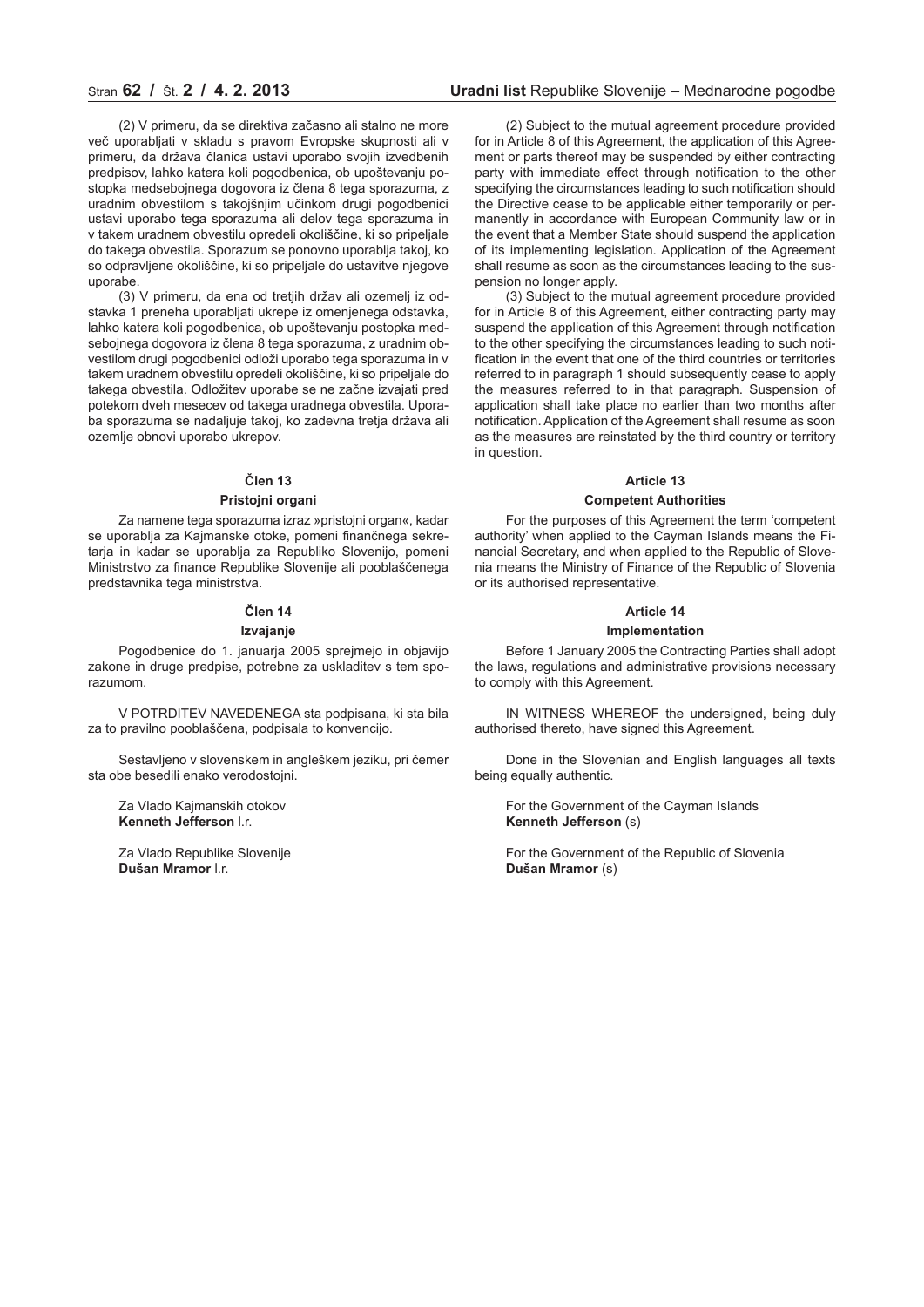# **Priloga**

# **SEZNAM POVEZANIH SUBJEKTOV**

Za namene člena 7 tega sporazuma se za »povezane subjekte, ki delujejo kot državni organi ali katerih vloga je priznana z mednarodno pogodbo,« štejejo naslednji subjekti:

# **SUBJEKTI V EVROPSKI UNIJI:**

**Belgija**

– Vlaams Gewest (Flamska regija)

– Région wallonne (Valonska regija)

– Région bruxelloise/Brussels Gewest (Regija glavnega mesta Bruslja)

– Communauté française (Francoska skupnost)

– Vlaamse Gemeenschap (Flamska skupnost)

– Deutschsprachige Gemeinschaft (Nemško govoreča skupnost)

# **Španija**

– Xunta de Galicia (Regionalni zakonodajni svet Galicije) – Junta de Andalucía (Regionalni zakonodajni svet Andaluzije)

– Junta de Extremadura (Regionalni zakonodajni svet Extremadure)

– Junta de Castilla-La Mancha (Regionalni zakonodajni svet Kastilie- La Manche)

– Junta de Castilla-León (Regionalni zakonodajni svet Kastilje- León)

– Gobierno Foral de Navarra (Regionalna vlada Navarre)

– Govern de les Illes Balears (Vlada Balearskih otokov)

– Generalitat de Catalunya (Avtonomna vlada Katalonije)

– Generalitat de Valencia (Avtonomna vlada Valencije)

– Diputación General de Aragón (Regionalni svet Aragona)

– Gobierno de las Islas Canarias (Vlada Kanarskih otokov)

– Gobierno de Murcia (Vlada Murcie)

– Gobierno de Madrid (Vlada Madrida)

– Gobierno de la Comunidad Autónoma del País Vasco/Euzkadi (Vlada avtonomne skupnosti Baskije)

– Diputación Foral de Guipúzcoa (Regionalni svet Guipúzcoe)

– Diputación Foral de Vizcaya/Bizkaia (Regionalni svet Biskaje)

– Diputación Foral de Alava (Regionalni svet Alave)

– Ayuntamiento de Madrid (Svet mesta Madrida)

– Ayuntamiento de Barcelona (Svet mesta Barcelone)

– Cabildo Insular de Gran Canaria (Otoški svet Gran Canarie)

– Cabildo Insular de Tenerife (Otoški svet Tenerifeja)

– Instituto de Crédito Oficial (Javna kreditna institucija)

– Instituto Catalán de Finanzas (Finančna institucija Katalonije)

– Instituto Valenciano de Finanzas (Finančna institucija Valencije)

#### **Grčija**

– Оργανισµός Тηλεπικοινωνιών Ελλάδος (Državna telekomunikacijska organizacija)

– Оργανισµός Σιδηροδρόµων Ελλάδος (Državne železnice)

– ∆ηµόσια Επιχείρηση Ηλεκτρισµού (Javno elektrogospodarstvo)

#### **Annex**

## **LIST OF RELATED ENTITIES**

For the purposes of Article 7 of this Agreement, the following entities will be considered to be a *»related entity acting as a public authority or whose role is recognised by an international treaty«*:

# **ENTITIES WITHIN THE EUROPEAN UNION: Belgium**

- Vlaams Gewest (Flemish Region)
- Région wallonne (Walloon Region)
- Région bruxelloise/Brussels Gewest (Brussels Region)
- Communauté française (French Community)
- Vlaamse Gemeenschap (Flemish Community)

– Deutschsprachige Gemeinschaft (German-speaking Community)

# **Spain**

– Xunta de Galicia (Regional Executive of Galicia)

– Junta de Andalucía (Regional Executive of Andalusia)

– Junta de Extremadura (Regional Executive of Extremadura)

– Junta de Castilla-La Mancha (Regional Executive of Castilla- La Mancha)

– Junta de Castilla-León (Regional Executive of Castilla-León)

– Gobierno Foral de Navarra (Regional Government of Navarre)

– Govern de les Illes Balears (Government of the Balearic Islands)

– Generalitat de Catalunya (Autonomous Government of Catalonia)

– Generalitat de Valencia (Autonomous Government of Valencia)

– Diputación General de Aragón (Regional Council of Aragon)

– Gobierno de las Islas Canarias (Government of the Canary Islands)

– Gobierno de Murcia (Government of Murcia)

– Gobierno de Madrid (Government of Madrid)

– Gobierno de la Comunidad Autónoma del País Vasco/ Euzkadi (Government of the Autonomous Community of the Basque Country)

– Diputación Foral de Guipúzcoa (Regional Council of Guipúzcoa)

– Diputación Foral de Vizcaya/Bizkaia (Regional Council of Vizcaya)

– Diputación Foral de Alava (Regional Council of Alava)

– Ayuntamiento de Madrid (City Council of Madrid)

– Ayuntamiento de Barcelona (City Council of Barcelona) – Cabildo Insular de Gran Canaria (Island Council of Gran Canaria)

– Cabildo Insular de Tenerife (Island Council of Tenerife)

– Instituto de Crédito Oficial (Public Credit Institution)

– Instituto Catalán de Finanzas (Finance Institution of Catalonia)

– Instituto Valenciano de Finanzas (Finance Institution of Valencia)

#### **Greece**

– Оργανισµός Тηλεπικοινωνιών Ελλάδος (National Telecommunications Organisation)

– Оργανισµός Σιδηροδρόµων Ελλάδος (National Railways Organisation)

– ∆ηµόσια Επιχείρηση Ηλεκτρισµού (Public Electricity Company)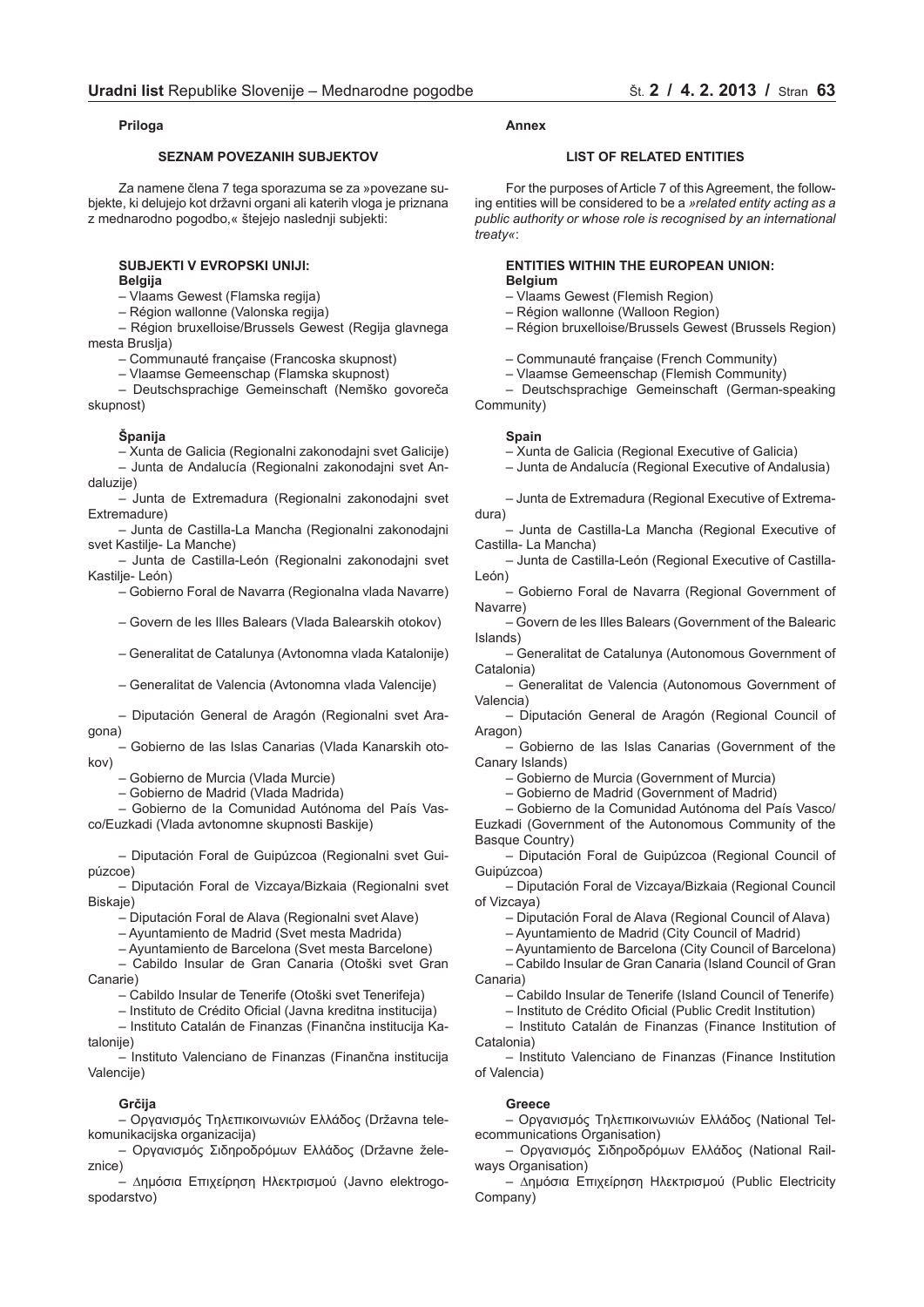# **Francija**

– La Caisse d'amortissement de la dette sociale (CADES) (Sklad za odkup socialnega dolga)

– L'Agence française de développement (AFD) (Francoska razvojna agencija)

– Réseau Ferré de France (RFF) (Francoske železnice) – Caisse Nationale des Autoroutes (CNA) (Državni sklad za avtoceste)

– Assistance publique Hôpitaux de Paris (APHP) (Državna pomoč pariškim bolnišnicam)

– Charbonnages de France (CDF) (Francoska uprava za premog)

– Entreprise minière et chimique (EMC) (Podjetje za rudarstvo in kemikalije)

#### **Italija**

– Regije

- Province
- Občine

– Cassa Depositi e Prestiti (Sklad za depozite in posojila)

#### **Latvija**

– Pašvaldības (lokalne vlade)

#### **Poljska**

- gminy (občine)
- powiaty (okraji)
- województwa (vojvodstva)
- związki gmin (skupnosti občin)
- powiatów (skupnosti okrajev)
- województw (skupnosti vojvodstev)
- miasto stołeczne Warszawa (glavno mesto Varšava)
- Agencja Restrukturyzacji i Modernizacji Rolnictwa (Agencija za prestrukturiranje in modernizacijo kmetijstva)

– Agencja Nieruchomości Rolnych (Agencija za kmetijsko premoženje)

# **Portugalska**

– Região Autónoma da Madeira (Avtonomna regija Madeire)

– Região Autónoma dos Açores (Avtonomna regija Azorskih otokov)

– Občine

#### **Slovaška**

- mestá a obce (občine)
- Železnice Slovenskej republiky (Slovaške železnice)

– Štátny fond cestného hospodárstva (Državni sklad cestnega gospodarstva)

– Slovenské elektrárne (Slovaške elektrarne)

– Vodohospodárska výstavba (Družba za vodnogospodarske gradnje)

# **MEDNARODNI SUBJEKTI:**

- Evropska banka za obnovo in razvoj
- Evropska investicijska banka
- Azijska razvojna banka
- Afriška razvojna banka

– Svetovna banka / Mednarodna banka za obnovo in razvoj / Mednarodni denarni sklad

- Mednarodna finančna korporacija
- 
- Medameriška razvojna banka
- Sklad Sveta Evrope za socialni razvoj
- EURATOM
- Evropska skupnost
- Corporación Andina de Fomento (CAF) (Andska razvoj-
- na korporacija) – Eurofima
	-
	- Evropska skupnost za premog in jeklo
	- Nordijska investicijska banka

#### **France**

– La Caisse d'amortissement de la dette sociale (CADES) (Social Debt Redemption Fund)

– L'Agence française de développement (AFD) (French Development Agency)

– Réseau Ferré de France (RFF) (French Rail Network)

– Caisse Nationale des Autoroutes (CNA) (National Motorways Fund)

– Assistance publique Hôpitaux de Paris (APHP) (Paris Hospitals Public Assistance)

– Charbonnages de France (CDF) (French Coal Board)

– Entreprise minière et chimique (EMC) (Mining and Chemicals Company)

**Italy**

- Regions
- Provinces
- Municipalities
- Cassa Depositi e Prestiti (Deposits and Loans Fund)

#### **Latvia**

– Pašvaldības (Local governments)

#### **Poland**

- gminy (communes)
- powiaty (districts)
- województwa (provinces)
- związki gmin (associations of communes)
- powiatów (association of districts)
- województw (association of provinces)
- miasto stołeczne Warszawa (capital city of Warsaw)
- Agencja Restrukturyzacji i Modernizacji Rolnictwa

(Agency for Restructuring and Modernisation of Agriculture)

– Agencja Nieruchomości Rolnych (Agricultural Property Agency)

#### **Portugal**

– Região Autónoma da Madeira (Autonomous Region of Madeira)

– Região Autónoma dos Açores (Autonomous Region of Azores)

– Municipalities

#### **Slovakia**

– mestá a obce (municipalities)

– Železnice Slovenskej republiky (Slovak Railway Company)

– Štátny fond cestného hospodárstva (State Road Management Fund)

– Slovenské elektrárne (Slovak Power Plants)

– Vodohospodárska výstavba (Water Economy Building Company)

#### **INTERNATIONAL ENTITIES:**

– European Bank for Reconstruction and Development

– Corporación Andina de Fomento (CAF) (Andean Devel-

- European Investment Bank
- Asian Development Bank
- African Development Bank
- World Bank / IBRD / IMF
- International Finance Corporation
- Inter-American Development Bank

– European Coal & Steel Community

- Council of Europe Social Development Fund
- EURATOM

opment Corporation) – Eurofima

– European Community

– Nordic Investment Bank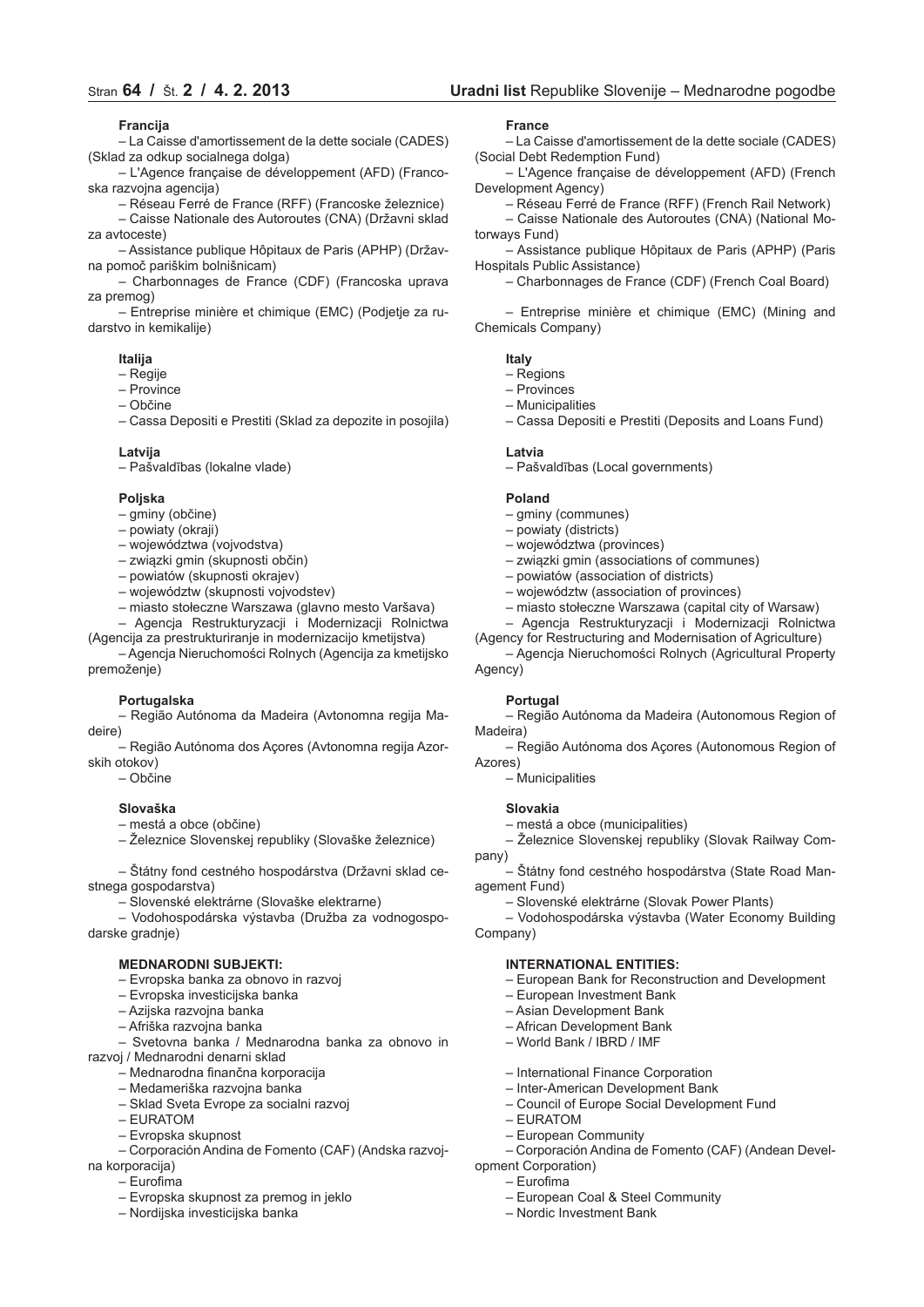– Karibska razvojna banka

Določbe člena 7 ne vplivajo na morebitne mednarodne obveznosti, ki jih imajo pogodbenice do zgoraj navedenih mednarodnih subjektov.

# **SUBJEKTI V TRETJIH DRŽAVAH:**

Subjekti, ki izpolnjujejo naslednje pogoje:

1) subjekt se po nacionalnih merilih jasno šteje za osebo javnega prava.

2) takšna oseba javnega prava je netržni proizvajalec, ki upravlja in financira skupino dejavnosti, predvsem dobavo netržnega blaga in storitev, ki so namenjene v korist skupnosti in ki jih dejansko nadzira država.

3) takšna oseba javnega prava je velik in reden izdajatelj dolga.

4) zadevna država lahko jamči, da takšna oseba javnega prava v primeru klavzul o obrutenju ne bo izvedla predčasnega odkupa.

– Caribbean Development Bank

The provisions of Article 7 are without prejudice to any international obligations that the Contracting Parties may have entered into with respect to the above mentioned international entities.

# **ENTITIES IN THIRD COUNTRIES:**

The entities that meet the following criteria:

1) The entity is clearly considered to be a public entity according to the national criteria.

2) Such public entity is a non-market producer which administers and finances a group of activities, principally providing non-market goods and services, intended for the benefit of the community and which are effectively controlled by general government.

3) Such public entity is a large and regular issuer of debt.

4) The State concerned is able to guarantee that such public entity will not exercise early redemption in the event of gross-up clauses.

3. člen

Za izvajanje sporazuma skrbi ministrstvo, pristojno za finance.

4. člen

Ta uredba začne veljati naslednji dan po objavi v Uradnem listu Republike Slovenije – Mednarodne pogodbe.

Št. 00724-1/2013/5 Ljubljana, dne 24. januarja 2013 EVA 2012-1811-0145

# **Vlada Republike Slovenije**

**Janez Janša** l.r. Predsednik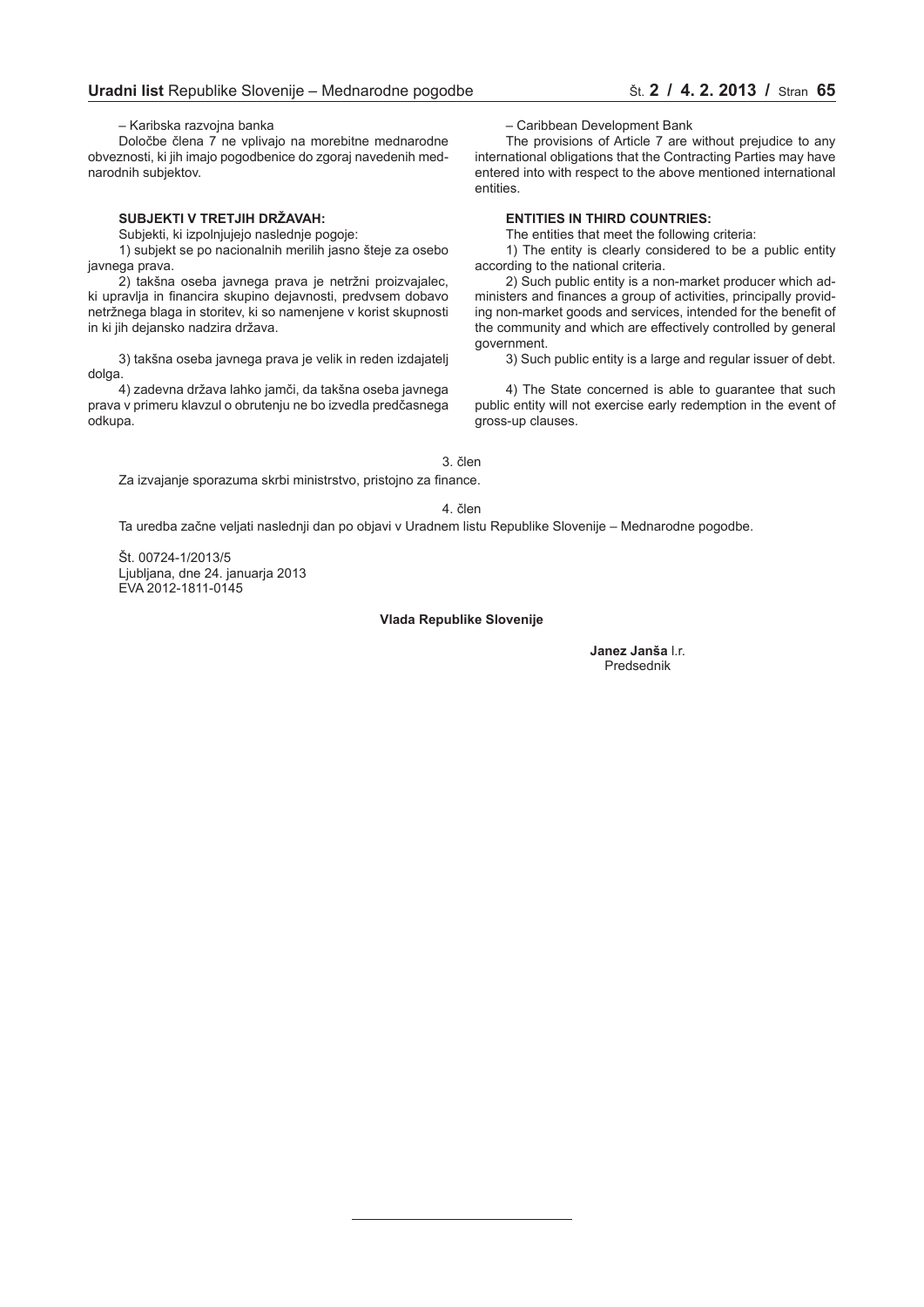# <span id="page-13-0"></span>**Obvestila o začetku oziroma prenehanju veljavnosti mednarodnih pogodb**

**9. Obvestilo o začetku veljavnosti Sporazuma med Vlado Republike Slovenije in Svetom ministrov Bosne in Hercegovine o sodelovanju pri varstvu pred naravnimi in drugimi nesrečami**

Na podlagi drugega odstavka 77. člena Zakona o zunanjih zadevah (Uradni list RS, št. 113/03 – uradno prečiščeno besedilo, 20/06 – ZNOMCMO, 76/08 in 108/09) Ministrstvo za zunanje zadeve

## s p o r o č a,

da je dne 11. decembra 2012 začel veljati Sporazum med Vlado Republike Slovenije in Svetom ministrov Bosne in Hercegovine o sodelovanju pri varstvu pred naravnimi in drugimi nesrečami, podpisan v Ljubljani 30. septembra 2011 in objavljen v Uradnem listu Republike Slovenije – Mednarodne pogodbe, št. 12/12 (Uradni list Republike Slovenije, št. 83/12).

Ljubljana, dne 17. januarja 2013

Ministrstvo za zunanje zadeve Republike Slovenije

**10. Obvestilo o začetku veljavnosti Sporazuma med Vlado Republike Slovenije in Vlado Republike Makedonije o sodelovanju pri varstvu pred naravnimi in drugimi nesrečami**

Na podlagi drugega odstavka 77. člena Zakona o zunanjih zadevah (Uradni list RS, št. 113/03 – uradno prečiščeno besedilo, 20/06 – ZNOMCMO, 76/08 in 108/09) Ministrstvo za zunanje zadeve

#### s p o r o č a,

da je dne 12. decembra 2012 začel veljati Sporazum med Vlado Republike Slovenije in Vlado Republike Makedonije o sodelovanju pri varstvu pred naravnimi in drugimi nesrečami, podpisan v Zagrebu 14. oktobra 2010 in objavljen v Uradnem listu Republike Slovenije – Mednarodne pogodbe, št. 12/12 (Uradni list Republike Slovenije, št. 83/12).

Ljubljana, dne 17. januarja 2013

Ministrstvo za zunanje zadeve Republike Slovenije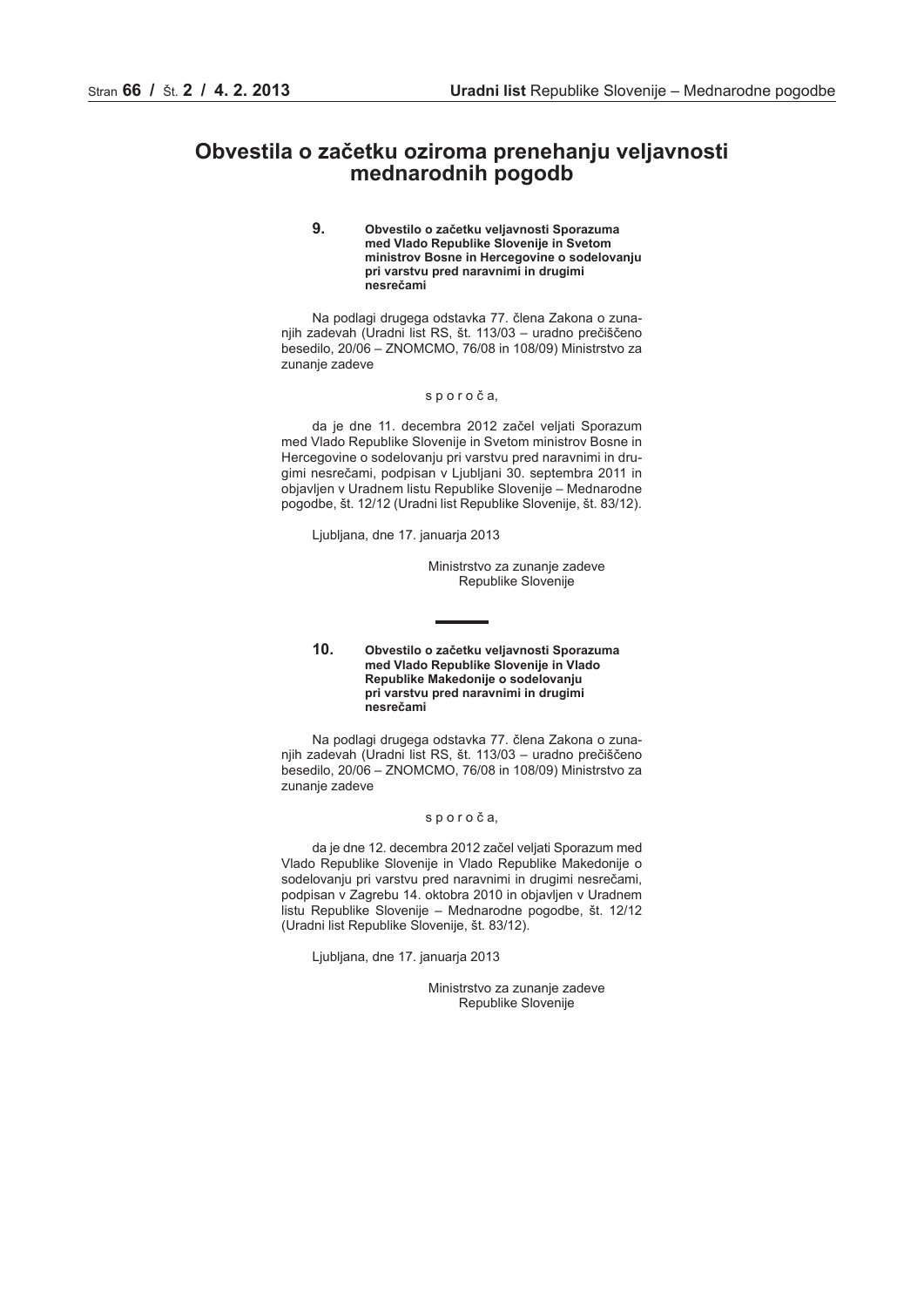#### **11. Obvestilo o začetku veljavnosti Programa sodelovanja na področju izobraževanja, znanosti, kulture, mladine in športa med Vlado Republike Slovenije in Vlado Države Izrael za obdobje 2012–2014**

Na podlagi drugega odstavka 77. člena Zakona o zunanjih zadevah (Uradni list RS, št. 113/3 – uradno prečiščeno besedilo, 20/06 – ZNOMCMO, 76/08 in 108/09) Ministrstvo za zunanje zadeve

# s p o r o č a,

da je dne 25. avgusta 2012 začel veljati Program sodelovanja na področju izobraževanja, znanosti, kulture, mladine in športa med Vlado Republike Slovenije in Vlado Države Izrael za obdobje 2012–2014, podpisan v Jeruzalemu 26. julija 2012 in objavljen v Uradnem listu Republike Slovenije – Mednarodne pogodbe, št. 12/12 (Uradni list Republike Slovenije, št. 83/12).

Ljubljana, dne 17. januarja 2013

Ministrstvo za zunanje zadeve Republike Slovenije